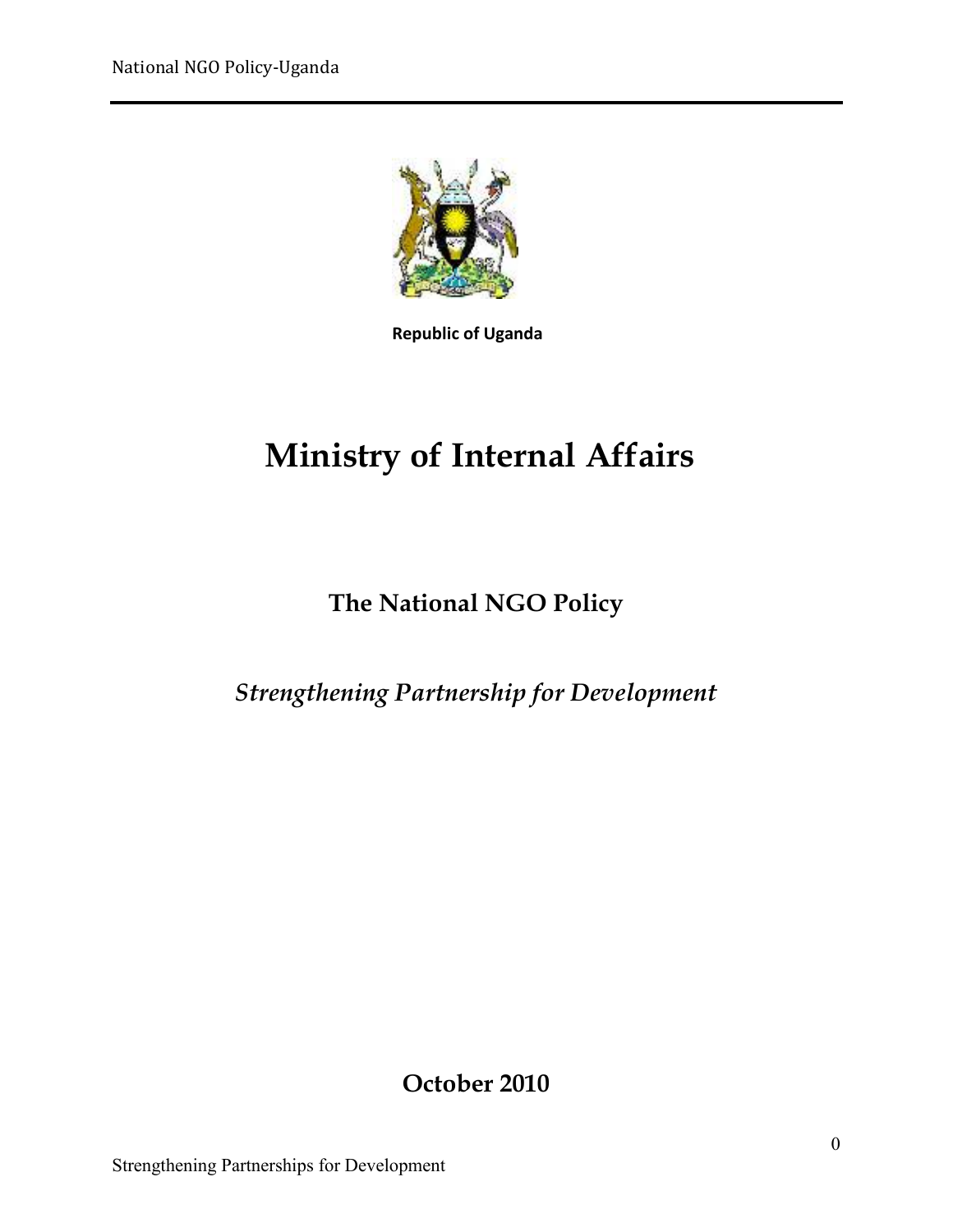# *FOREWORD*

*The Government of Uganda recognizes the important role of Non-State actors in accelerating the country's development process. Government's Economic Recovery Program (ERP) and the subsequent Poverty Eradication Action Plan (PEAP) are predicated on promotion of private sector-led growth. At the same time, Uganda's Constitution 1995 guarantees the right of every Ugandan to engage in peaceful activities to influence the policies of Government through civic organizations. Government fully acknowledges and recognizes the key role Non-Governmental Organizations (NGOs) play in service delivery especially to marginalized groups, and improving accountability of public institutions. Furthermore, the Local Government Act 1997 specifically provides Civil Society Organizations (CSOs) with an important role in service delivery at community level.* 

*The contribution of NGOs in the areas of service delivery, advocacy, democracy and good governance as well as community empowerment is beyond debate. However, the process of NGO sector development, methods of work and the impact of NGO program activities, among other issues, have continued to generate varied and sometimes contradictory views and experiences.* 

*In order to promote and foster a more healthy relationship, Government embarked on a consultative process towards the development of a National NGO Policy. The process of developing the Policy was coordinated by the Office of the Prime Minister (OPM) within the framework of Article 108 A of the Constitution that mandates the Prime Minister to, inter alia, be responsible for coordination and implementation of Government Policies across Ministries, Departments and other public institutions. To this end, OPM worked very closely with the relevant Ministries especially the Ministry of Internal Affairs (MIA) and its arm, the Non-Governmental Organizations Registration*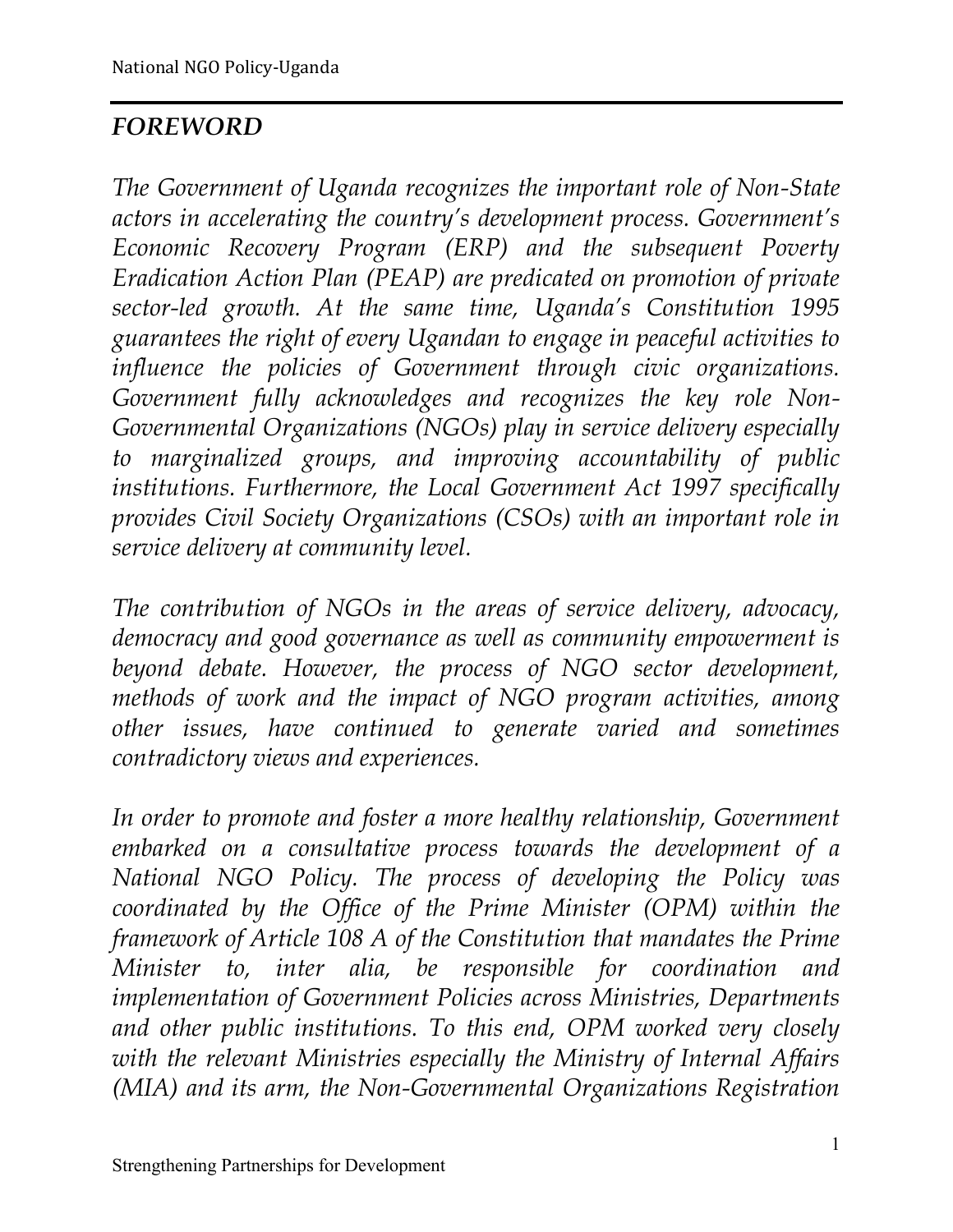*Board (The NGO Board), that has the operational mandate for monitoring NGO activities in Uganda.* 

*The process involved a series of consultations and discussions with a wide range of stakeholders at regional and national level. Various interest groups including NGOs and NGO umbrella bodies, public servants at national, district and lower levels, Parliamentarians, the Private Sector and Donor representatives were all consulted. This Policy is, therefore, a landmark development that is the culmination of a long consultative process involving several stakeholders.* 

*The Policy recognizes the imperative of strengthening the partnership between Government and the NGO sector based on clear principles and practices. It seeks to articulate and address the key issues of mutual concern and sets out clear policy objectives and strategies as well as entry points for the critical players in development of a productive partnership with the NGO sector.* 

*The success of the Policy will require the active commitment and involvement of all the actors identified herein including State and Non-State actors. To this end, it is vital that all actors familiarize themselves with the Policy to internalize the goal, objectives and strategies of the Policy and thus contribute effectively to its success for the benefit of our people. On its part, Government will endeavor to provide its relevant organs and agencies with the human and financial resources required to carry out their respective functions effectively and efficiently.* 

*I wish to take this opportunity to recognize and commend all those that have contributed in different ways to the successful formulation of this Policy. Special mention must be made of the European Union (EU) that continues to support development of the NGO sector through the ongoing GOU-EU Civil Society Capacity Building Programme.*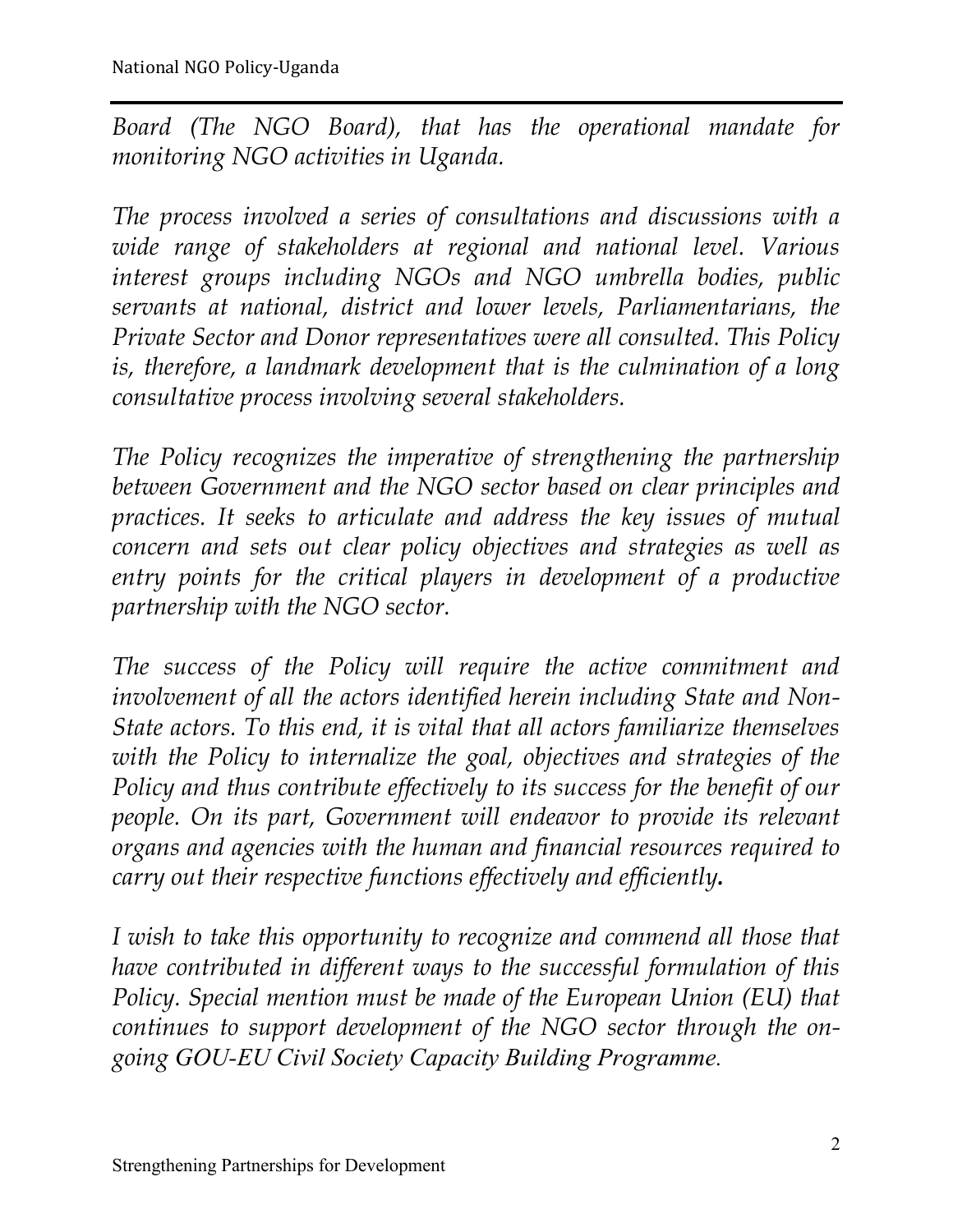*I wish to conclude by reiterating Government's commitment to ensuring that NGOs have the necessary political and legal space within which to undertake legitimate activities that advance the process and impact of national development.* 

A.M. Kirunda Kivejinja

THIRD DEPUTY PRIME MINISTER/ MINISTER OF INTERNAL AFFAIRS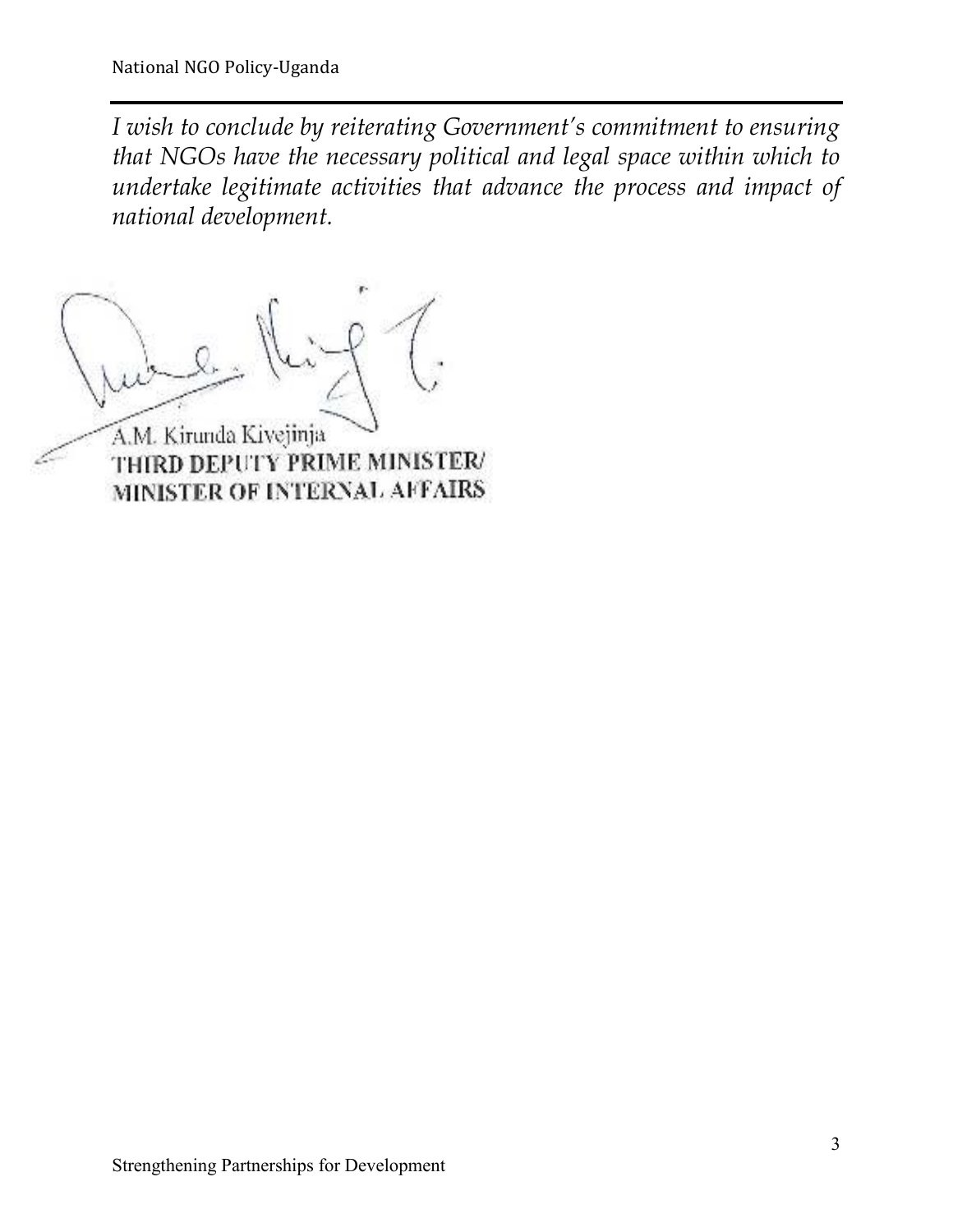#### TABLE OF CONTENTS

|                                                                                                                                                                                                                                                                                                | Page                                               |    |
|------------------------------------------------------------------------------------------------------------------------------------------------------------------------------------------------------------------------------------------------------------------------------------------------|----------------------------------------------------|----|
| <b>ACRONYMS &amp; ABBREVIATIONS</b>                                                                                                                                                                                                                                                            | 6                                                  |    |
| 1.0 PREAMBLE                                                                                                                                                                                                                                                                                   | 7                                                  |    |
| 2.0 SITUATIONAL ANALYSIS OF THE UGANDA NGO SECTOR<br>2.1 Introduction<br>2.2 NGOs in Uganda<br>2.3 Definition of NGOs<br>2.4 Characteristics of NGOs in Uganda<br>2.5 Contribution of NGOs to Development<br>2.6 NGOs-Government Relations<br>2.7 Legal Framework<br>2.8 Key Issues of Concern | 10<br>10<br>10<br>12<br>13<br>14<br>15<br>16<br>18 |    |
| 3.0 VISION AND GUIDING PRINCIPLES<br>2.9 Vision<br><b>Guiding Principles</b><br>2.10                                                                                                                                                                                                           | 19<br>19<br>19                                     |    |
| 4.0 OBJECTIVES OF THE POLICY<br>4.1 Goal<br>4.2 Objectives                                                                                                                                                                                                                                     | 21<br>21<br>21                                     |    |
| 5.0 IMPLEMENTATION STRATEGY<br>5.1 Institutional Arrangements<br>Implementation Arrangements at National Level<br>5.2<br>Arrangements at District and Lower Level<br>5.3<br>5.4 Transparency Accountability and Self Regulation<br>Monitoring and Impact Assessment<br>5.5                     | 23<br>23<br>24<br>28<br>30                         | 32 |
| Sustainability of the NGO Sector<br>5.6                                                                                                                                                                                                                                                        | 32                                                 |    |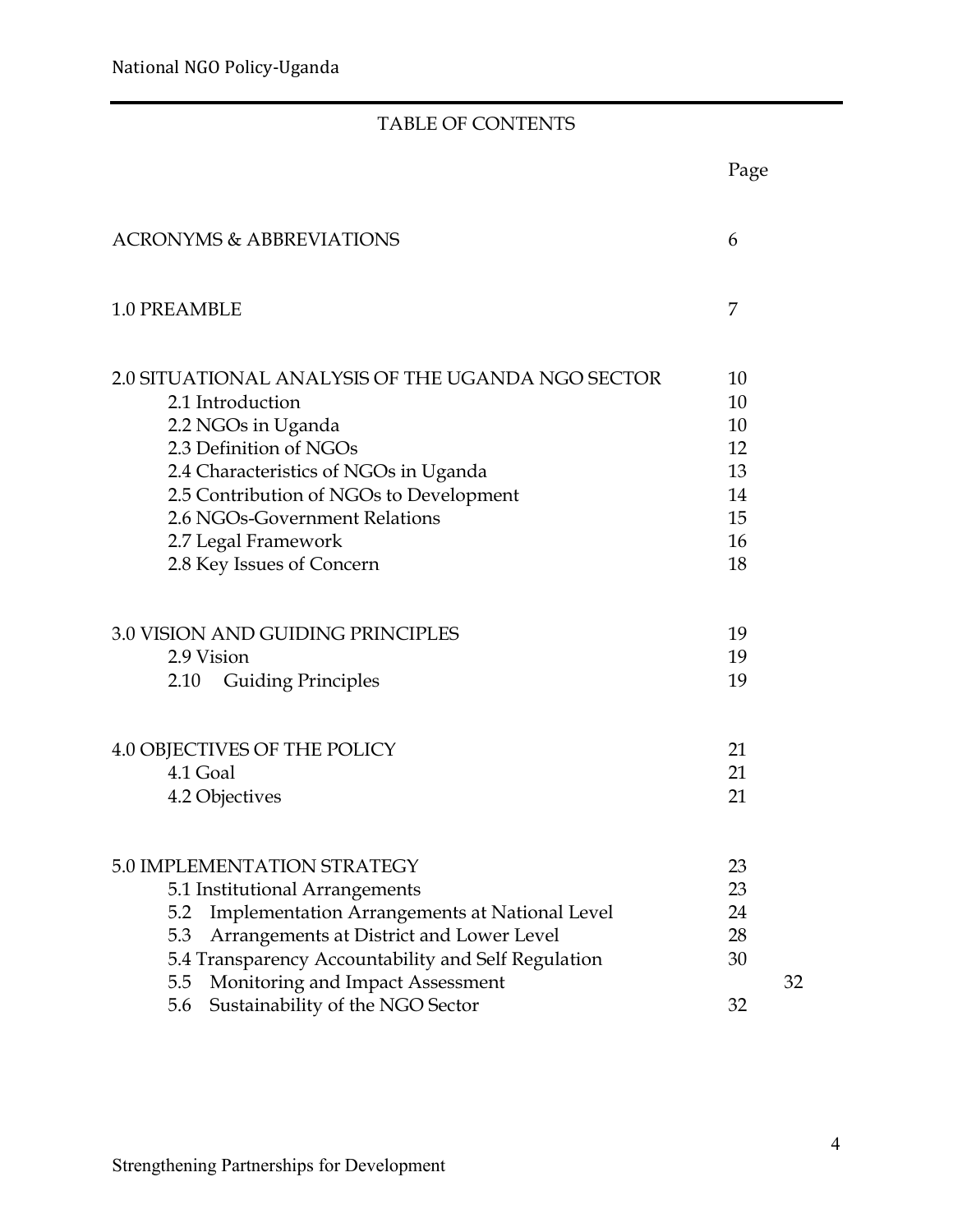#### **ANNEXES**

| Annex I:  | Roles and responsibilities of NGO Sector actors at<br><b>National Level</b>          | 35 |
|-----------|--------------------------------------------------------------------------------------|----|
| Annex II: | Role and responsibilities of NGO sector actors at<br><b>District and Lower Level</b> | 43 |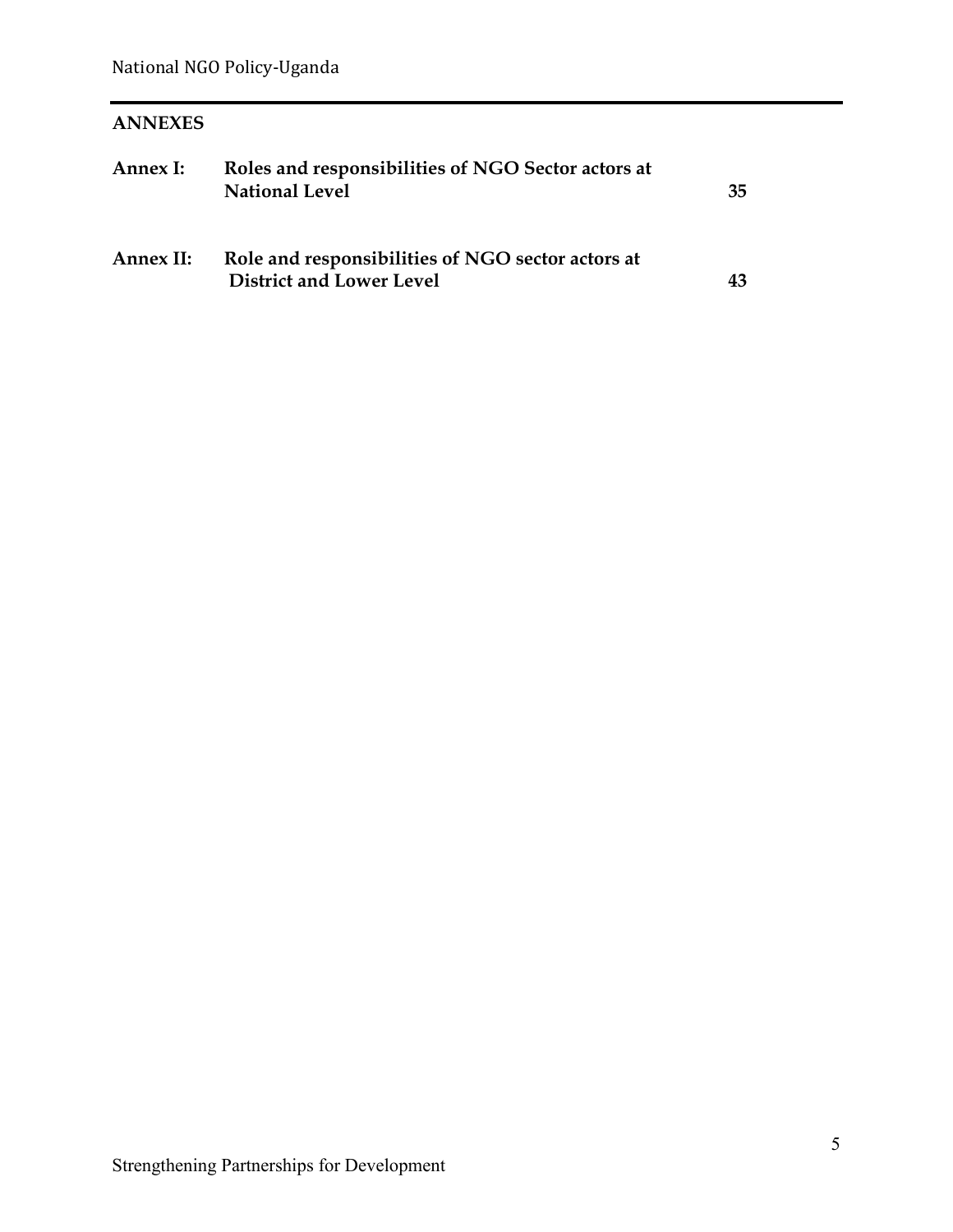#### ACRONYMS AND ABBREVIATIONS

APRM African Peer Review Mechanism CAO Chief Administrative Officer CBOs Community Based Organizations CDO Community Development Officer CSOs Civil Society Organizations DNMC District NGO Monitoring Committee DTPC District Technical Planning Committee EAC East African Cooperation ICCPR International Covenant on Civil and Political Rights ICESCR International Convention on Economic, Social and Cultural Rights INGOs International Non-Governmental Organizations NEPAD New Partnerships for Africa's Development NGOs Non-Governmental Organizations NSAs Non-State Actors OPM Office of the Prime Minister PEAP Poverty Eradication Action Plan QA Quality Assurance QuAM Quality Assurance Mechanism RDC Resident District Commissioner RENGO REGIONAL Non-Governmental Organization SNMC Sun County NGO Monitoring Committee SWAp Sector-wide Approach ULGA Uganda Local Government Association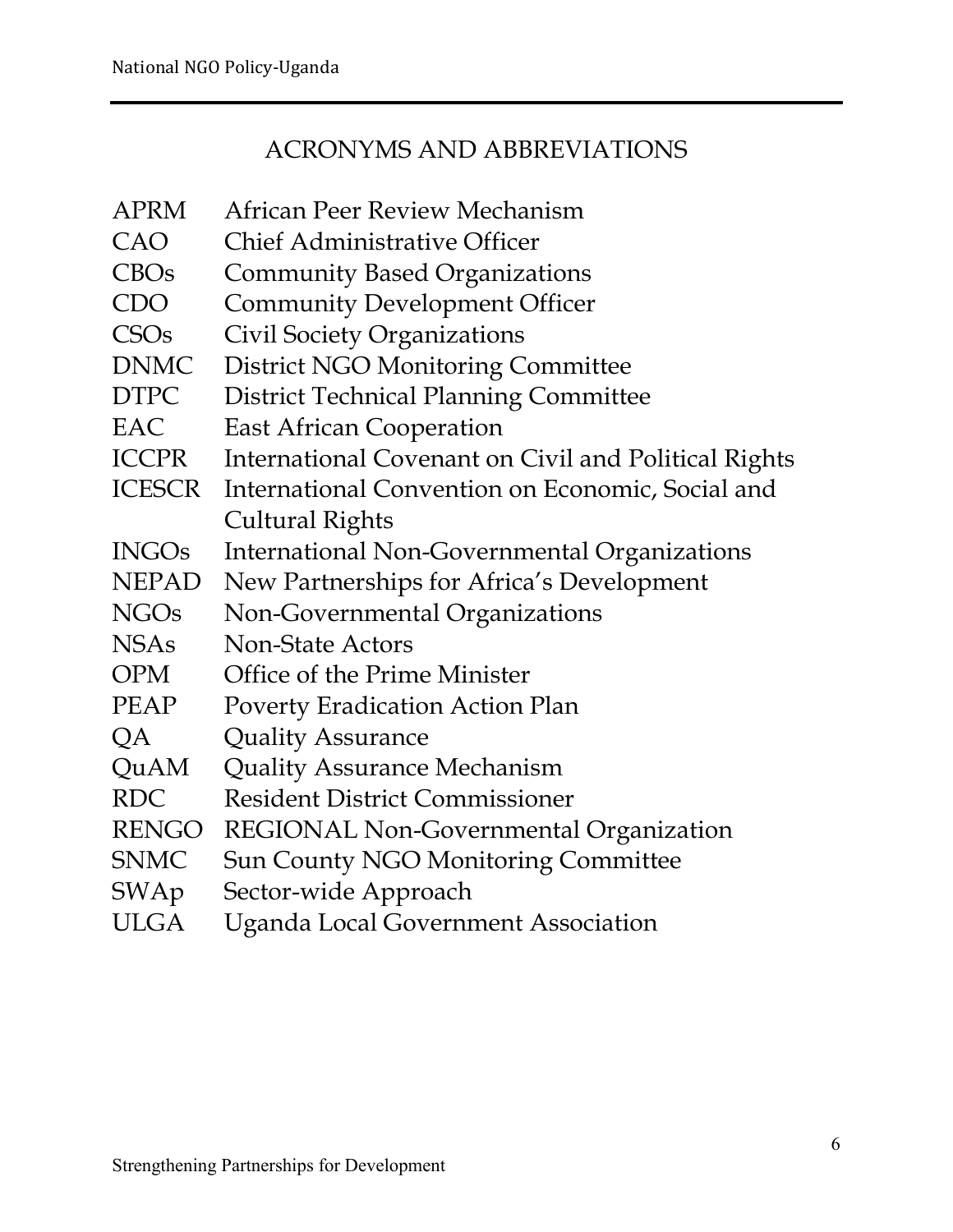#### **1.0 PREAMBLE**

Article 38 of the Constitution of Uganda 1995 embeds the right of every Ugandan to engage in peaceful activities to influence the policies of Government through civic organizations. Additionally, the Local Government Act 1997 specifically provides Civil Society Organizations (CSOs)-including Non-Governmental Organizations (NGOs)-with an important role in service delivery at community level. Furthermore, Government, through its overarching policy framework, the Poverty Eradication Action Plan (PEAP), recognizes Civil Society as an important actor and influencer in the promotion of grass root democracy. Specifically, Government fully acknowledges and recognizes the key role NGOs play in improving accountability of public institutions including Ministries, Departments and Agencies, and promoting demand for public services by society generally and marginalized groups in particular.

Under the Non-Governmental Organizations Registration (Amendment) Act 2006, all NGOs must obtain official registration by the National Board for Non-Governmental Organizations (commonly known as the NGO Registration Board), in the Ministry of Internal Affairs, before they can operate in Uganda. Community Based Organizations (CBOs) are required to register with and obtain certification from the District Local Authorities unless they have one or more none Uganda promoters.

The NGO Board is also responsible for monitoring the activities of NGOs across the country. Whilst the NGO Board and the Ministry of Internal Affairs have done a commendable job, especially with respect to registration, their capacity to adequately document, coordinate, monitor and facilitate the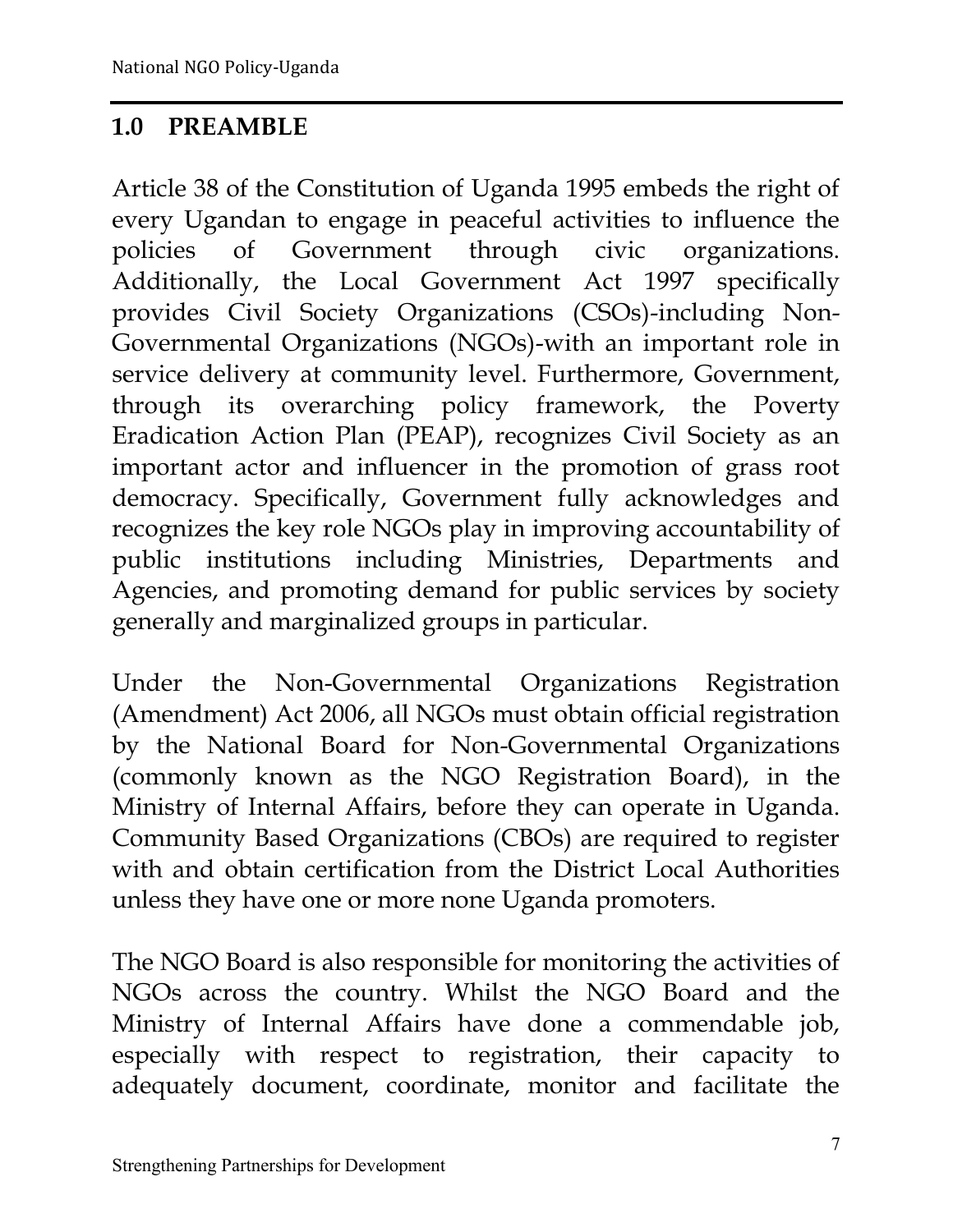diverse activities of a rapidly growing multi-sectoral NGO sector has hitherto been severely limited. There is also need to harmonise more effectively all government policies and regulations in order to provide an enabling environment for the operations of NGO players in a liberalised economy and democratic society.

On their part, NGOs have expressed a level of discontent with what they perceive as overbearing Government regulatory oversight which constrains their freedom of action. NGOs that are engaged in advocacy are particularly sensitive to the quality of the political space provided to enable them carry out their activities. Nevertheless, there is increasing mutual recognition of the need to ensure better coordination of the sector activities with a view to rationalizing and strengthening the functionality of the roles and responsibilities of these Non-State partners in national development.

Whilst the NGO Act addresses the basic legal and regulatory issues, Uganda has lacked a comprehensive policy to guide development of the NGO sector and, hence, facilitate strengthening of NGO relations with Government. In order to promote and foster a more healthy relationship, Government has now formulated a Policy that elaborates a clear vision, objectives and key guiding principles upon which these relations are to be developed and managed. The entry points, in terms of roles, responsibilities, rights and obligations of the various actors are outlined and the mechanisms for periodic review and change management are similarly articulated.

The NGO Policy addresses the key issues and challenges that lie at the centre of developing a responsible relationship between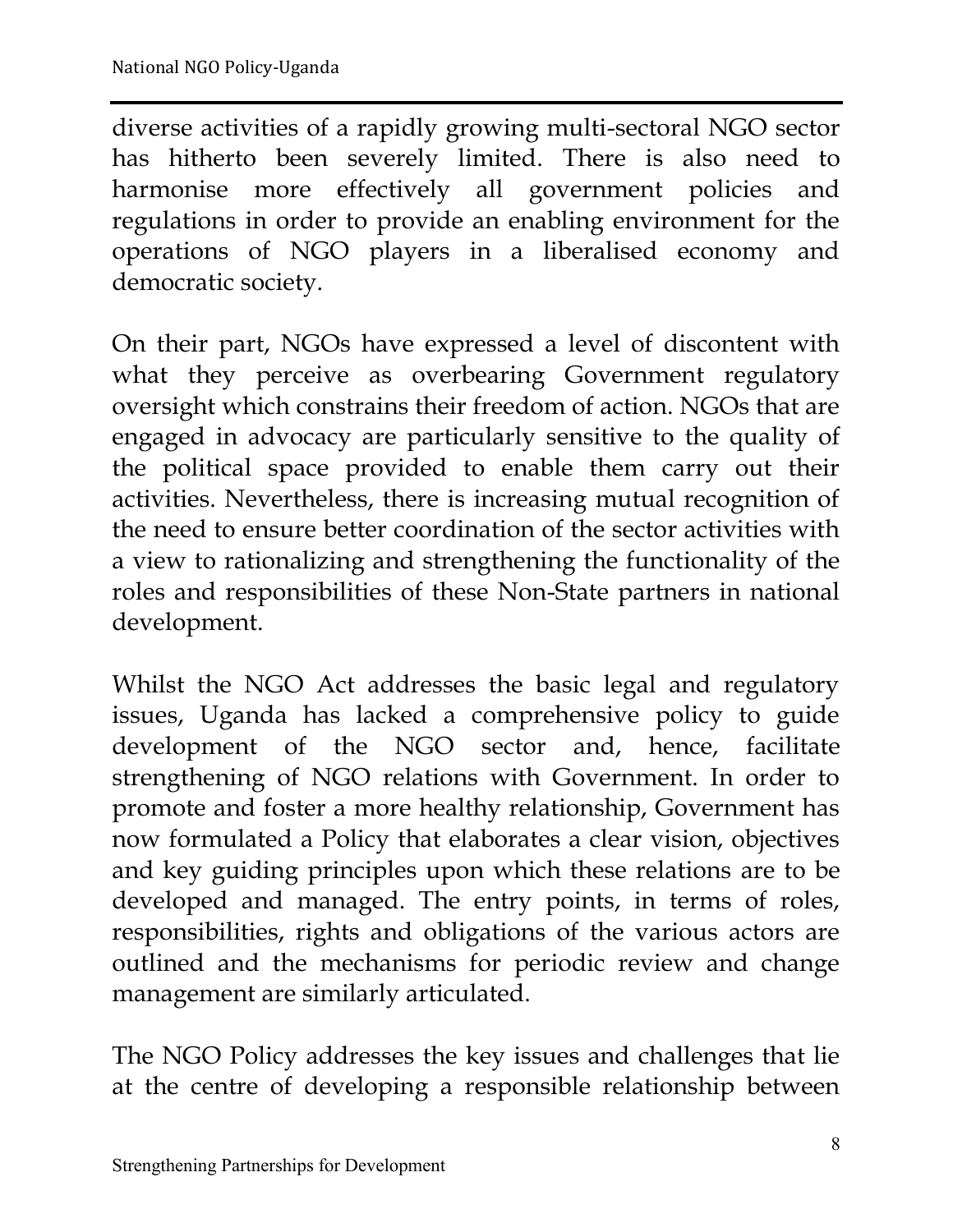State and Non-State actors in national development. These issues include but are not limited to: definition of NGOs; clarification of mutual roles, responsibilities and expectations of the various actors; capacity for effective coordination and oversight; lack of an adequate and reliable database and up to date information on the NGO sector; lack of transparency and questionable integrity of some NGOs; and the need to ensure appropriate space and freedoms for the operations of NGOs in the country.

The broad aim of the NGO Policy is to set out a framework that strengthens the relationship between the NGO sector and Government and enhance capacities and effectiveness in the areas of service delivery, advocacy and empowerment.

Ultimately, a stronger NGO sector should contribute to the institutionalization of a culture of civic inclusiveness and participation as well as mutual accountability by all stakeholders in the important processes that affect the lives of citizens at different levels.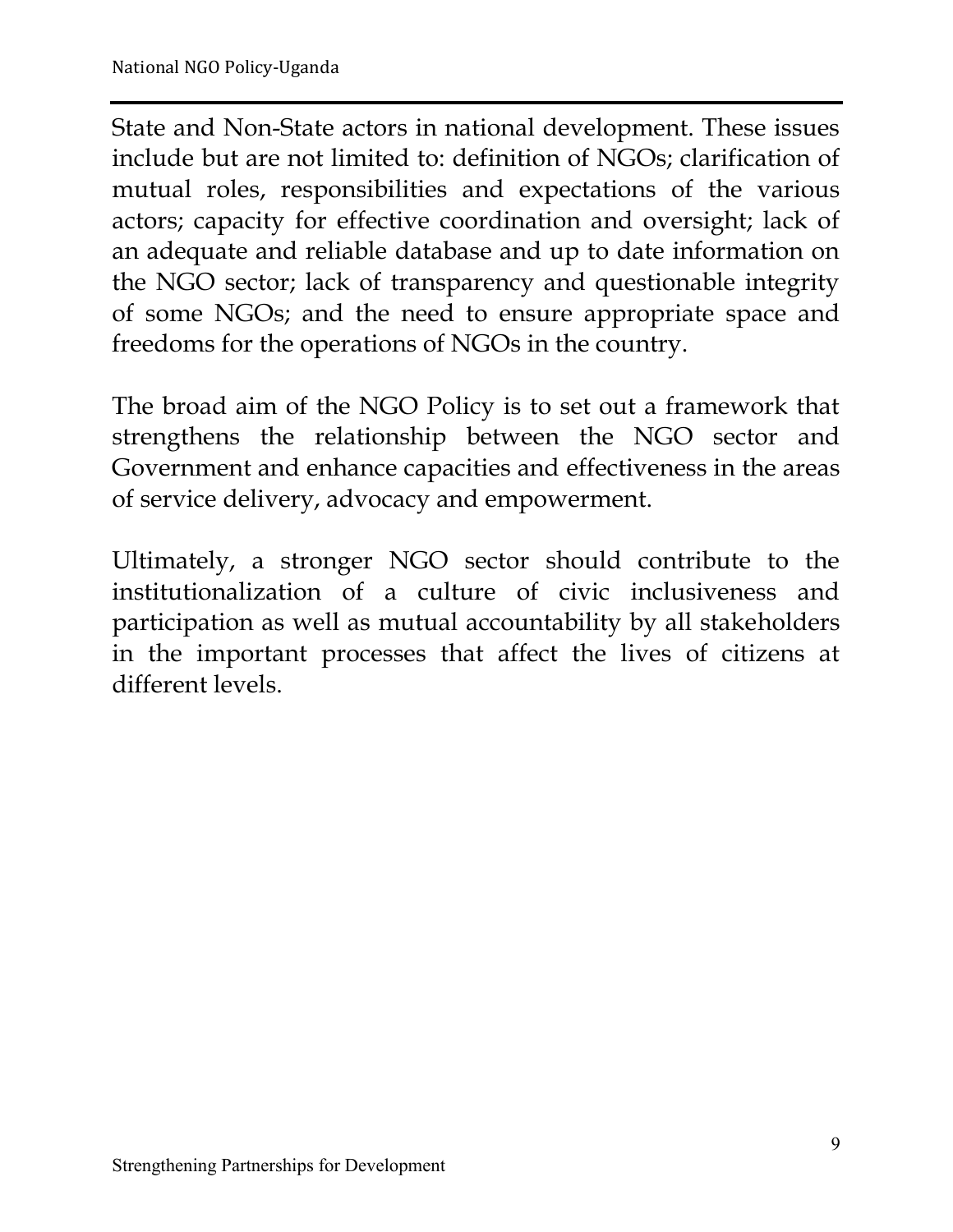# **2.0 SITUATIONAL ANALYSIS OF THE NGO SECTOR IN UGANDA**

#### **2.1 Introduction**

NGOs are increasingly recognized by governments everywhere as important players in a country's social, economic, political and intellectual development. NGO activities help to mobilise, sensitize, consult and aggregate citizen interest and action. NGOs can fulfill these roles at three different levels namely: at agenda setting; at policy development; and at policy implementation, monitoring, evaluation and ensuring transparency and accountability in public office. NGOs, as Non-State actors are, therefore, potent and legitimate partners to governments in nation building.

#### **2.2 NGOs in Uganda**

NGOs have operated in Uganda for many decades especially in the health and education sectors. Beyond the above sectors, their activities were focused largely on relief and charity activities. From fairly modest numbers prior to 1986, the sector has seen phenomenal growth since then and currently more than 7,000 NGOs are active in the country. The growth in numbers has been accompanied by growth in influence at different levels of society.

Some NGOs are nationally-based i.e. operate across the country while others only operate in one or a few districts. Some NGOs are involved in multi-sectoral activities while others are monosectoral/thematic in their program focus. NGOs are active in the health service activities (HIV/AIDS); education, economic empowerment of communities; agriculture; the environment;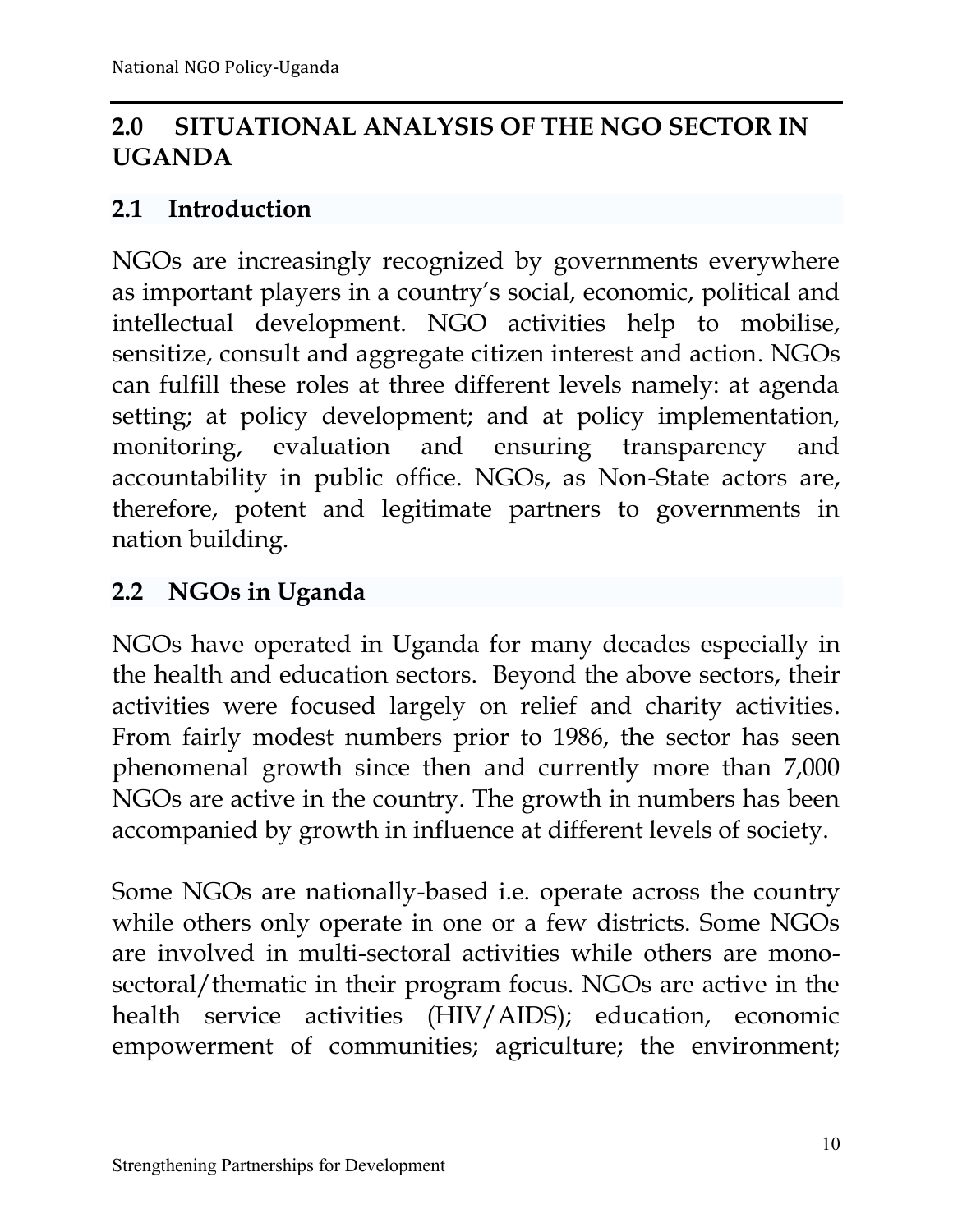water and sanitation; training and capacity building; peace building and conflict resolution.

The range of NGO activities in Uganda has, however, greatly expanded in recent years to include work in the areas of macro policy advice; advocacy on a wide range of issues including human and civic rights, integrity and accountability in public office; good governance and democracy; lobbying and research.

Uganda hosts national, regional and international NGOs. Regional NGOs (RENGOs) are emerging in response to the spirit enshrined in the Treaty for East African Cooperation (EAC). Most of the international NGOs (INGOs) are involved in close collaboration with local NGOs and with some line ministries.

Faith-Based Organizations (FBOs) which until now have been obliged to register as NGOs, shall not fall under the ambit of NGO Policy. However, where an FBO is engaged in NGO – type activities as defined herein, the FBO shall be required to comply with the provisions governing the activities of NGOs in Uganda. Until Government takes measures to provide an appropriate separate framework for promoting coordination of the spiritual activities of Faith Based Organizations in the country, the existing arrangements shall obtain.

Likewise, trade unions, microfinance institutions and other social or professional membership associations shall not be covered by the provisions of this policy.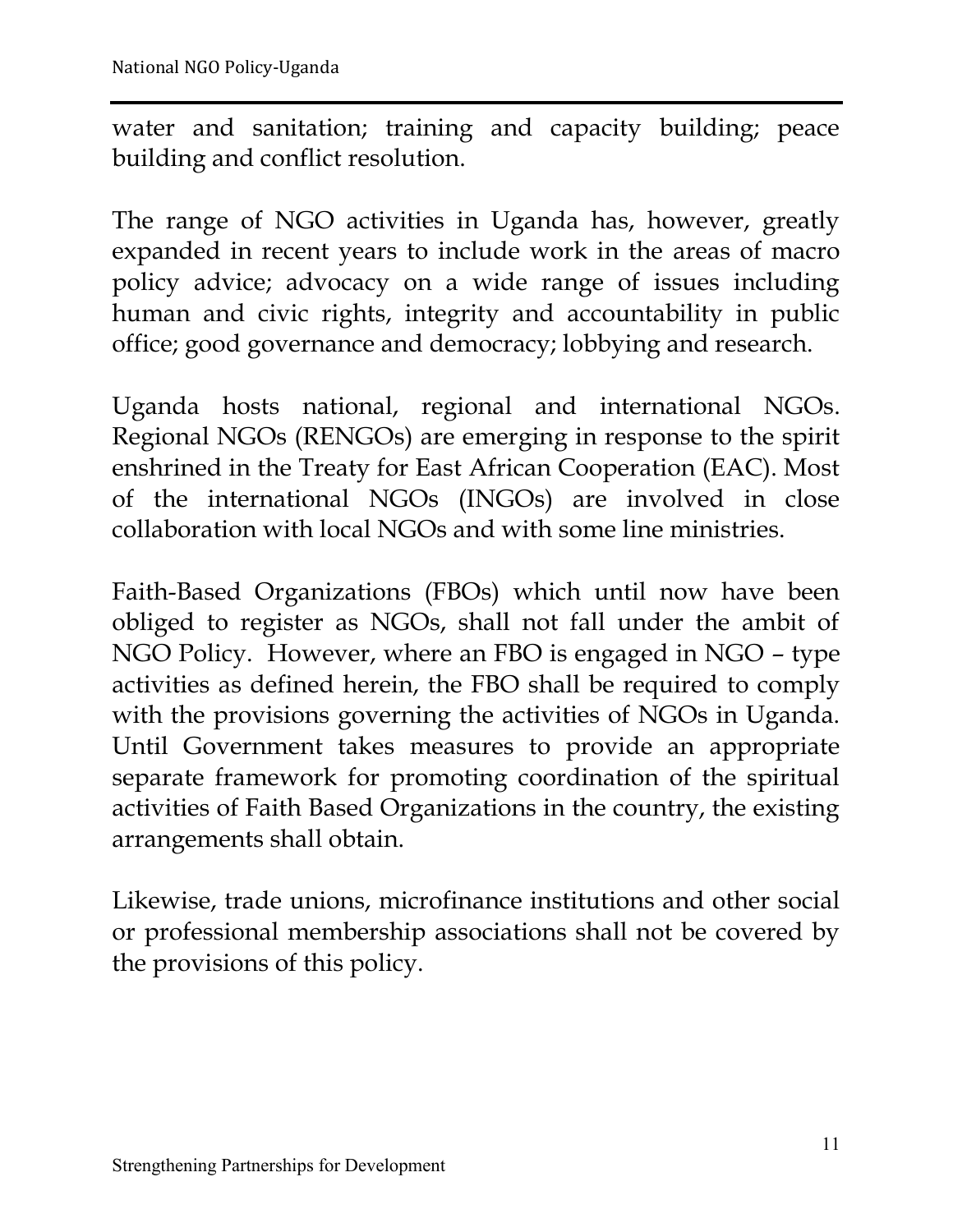#### **2.3 Definitions**

For the purpose of this Policy, the following definitions shall be used in Uganda:

- o **Non-Governmental Organization:** A*ny legally constituted private, voluntary grouping of individuals or associations involved in community work which augument government work but clearly not for profit or commercial purposes.*
- o **National Non-Governmental Organization***: An NGO that is wholly controlled by Ugandans, registered exclusively within Uganda and with authority to operate within or across two or more districts in Uganda.*
- o Regional Non-Governmental Organization (RENGO): *An NGO having its original incorporation with one of the states of the East African Community (EAC) and partially or wholly controlled by citizens of one or more partner states in East Africa but operating in Uganda under a certificate of registration.*
- o **International Non-Governmental Organization (INGO):** *An NGO having its original incorporation in and partially or wholly controlled by citizens of one or more countries other than the Partner States forming the east African Community, but operating in Uganda under a certificate of registration.*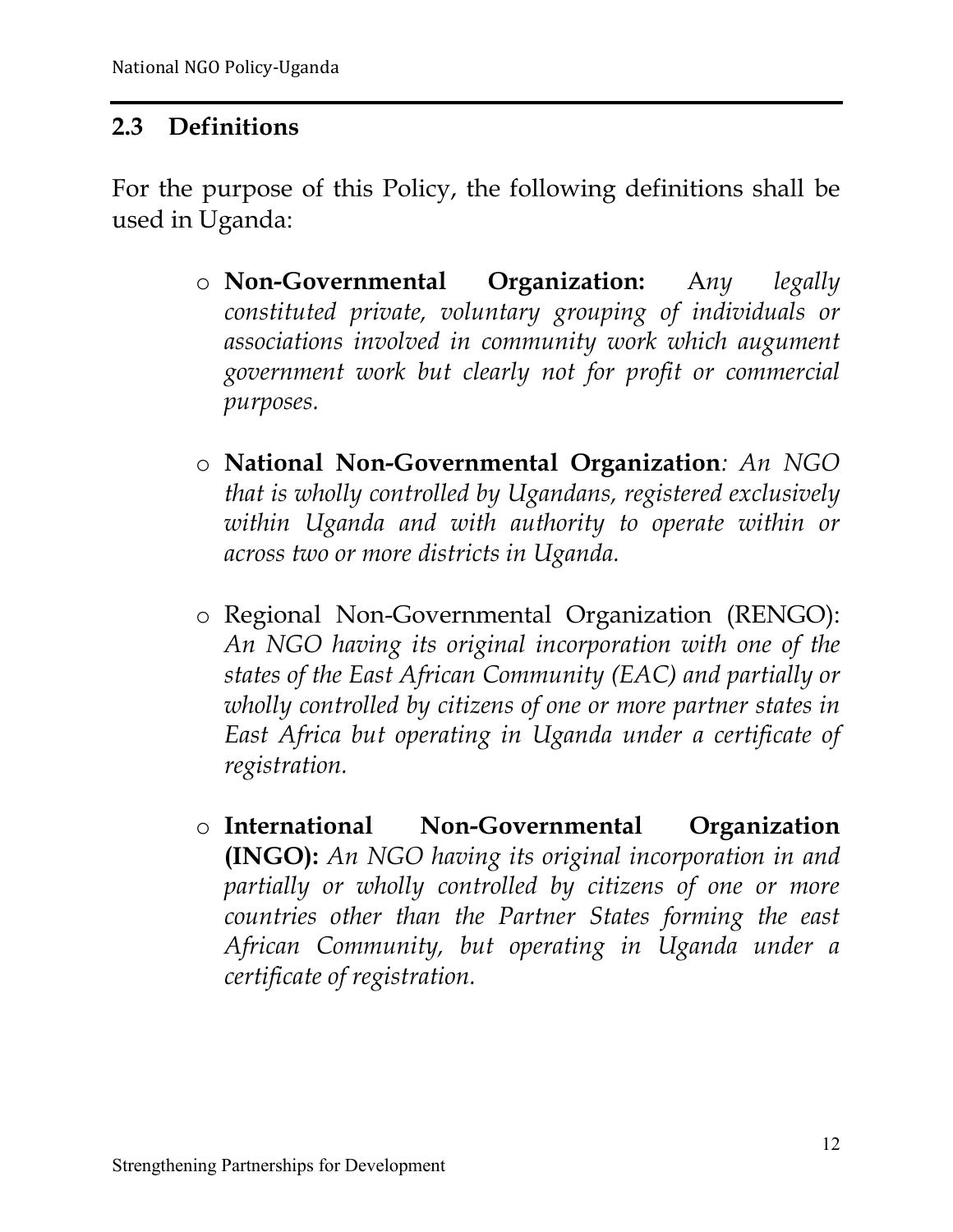o **Community Based Organization (CBO):** A*n organization wholly controlled by Ugandans, operating at sub county level and below, that is involved in NGO type activities (as per attached schedule) augument Government work but work clearly not profit or commercial purposes.*

# **2.4 Characteristics of NGOs in Uganda**

NGOs have their roots in voluntarism and philanthropy i. e. they were founded by individuals or groups of people desirous of serving the needs of the poor and marginalized groups in society. A central strength and distinguishing feature of NGOs is additionality, or their ability to mobilize and bring in additional financial, technical and sometimes political resources to complement the efforts of the State. Globally, NGOs bring in as much money as what the large multi-lateral development agencies can mobilize annually.

The majority of NGOs in Uganda are small, fragmented and Community Based Operators. The sector also tends to be characterized by independent, vibrant and flexible easy entryeasy exit often with limited and selected ownership, funding, scope of operations and target beneficiaries. So while the small CBOs have the potential to grow into large and international organizations, the NGOs often have to rely on the smaller more flexible NGOs and CBOs in order to have any impact.

The NGO sector in Uganda is highly donor dependent. Most NGOs in Uganda access funds from external donors either directly or through international NGOs (INGOs) with operations in the country. High donor dependence highlights the fragility of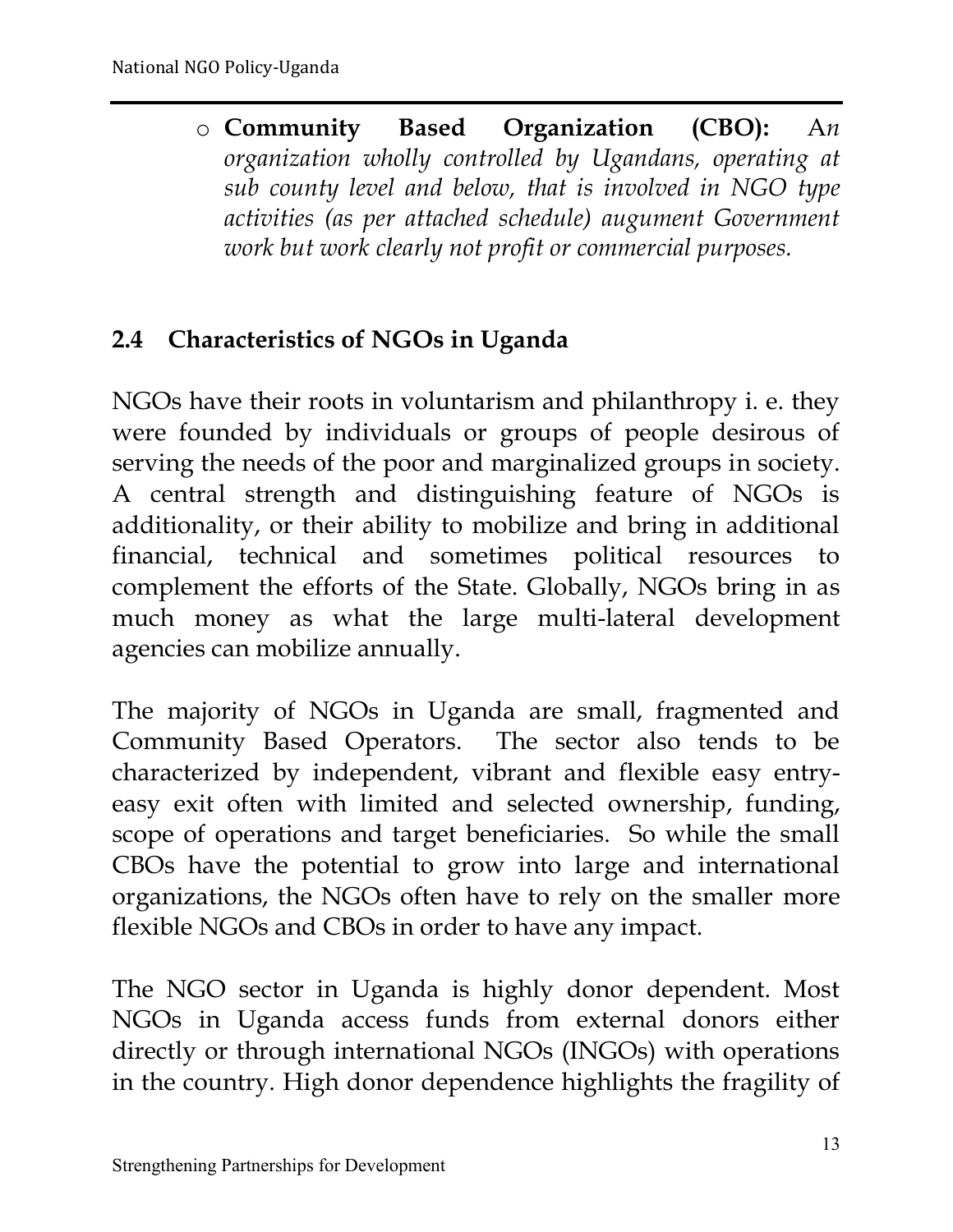the local NGO sector and weak sustainability of its program activities.

One significant dimension in NGO sector development in Uganda is the increased organizational initiatives that have resulted in the formation of clusters, networks or umbrella organizations most of which extend their activities down to the district and sub-county level. Such organs should be supported to strengthen their work as they provide, inter alia, an important opportunity for addressing quality assurance and other sector development issues in a harmonized and constructive manner.

# **2.5 Contribution of NGOs to Development**

NGOs have been major contributors to Uganda's social, economic and political development. Their contribution is evident in the Social Development Sector (SDS) including education, health, water and sanitation, environmental management, infrastructure development and a host of other important areas that impact the quality of life of Ugandans. Humanitarian and relief-oriented NGOs continue to make vital contribution to emergency management efforts in different parts of the country, supplementing the work of Government.

On the other hand, NGOs engaged in policy advocacy work have variously contributed to the country's evolving democratic processes, human and gender rights, conflict resolution and peace building, good governance and accountability in public office, among other challenges, by keeping the spotlight on policy and behavioral issues that shape the character and direction of national development, including championing participatory development.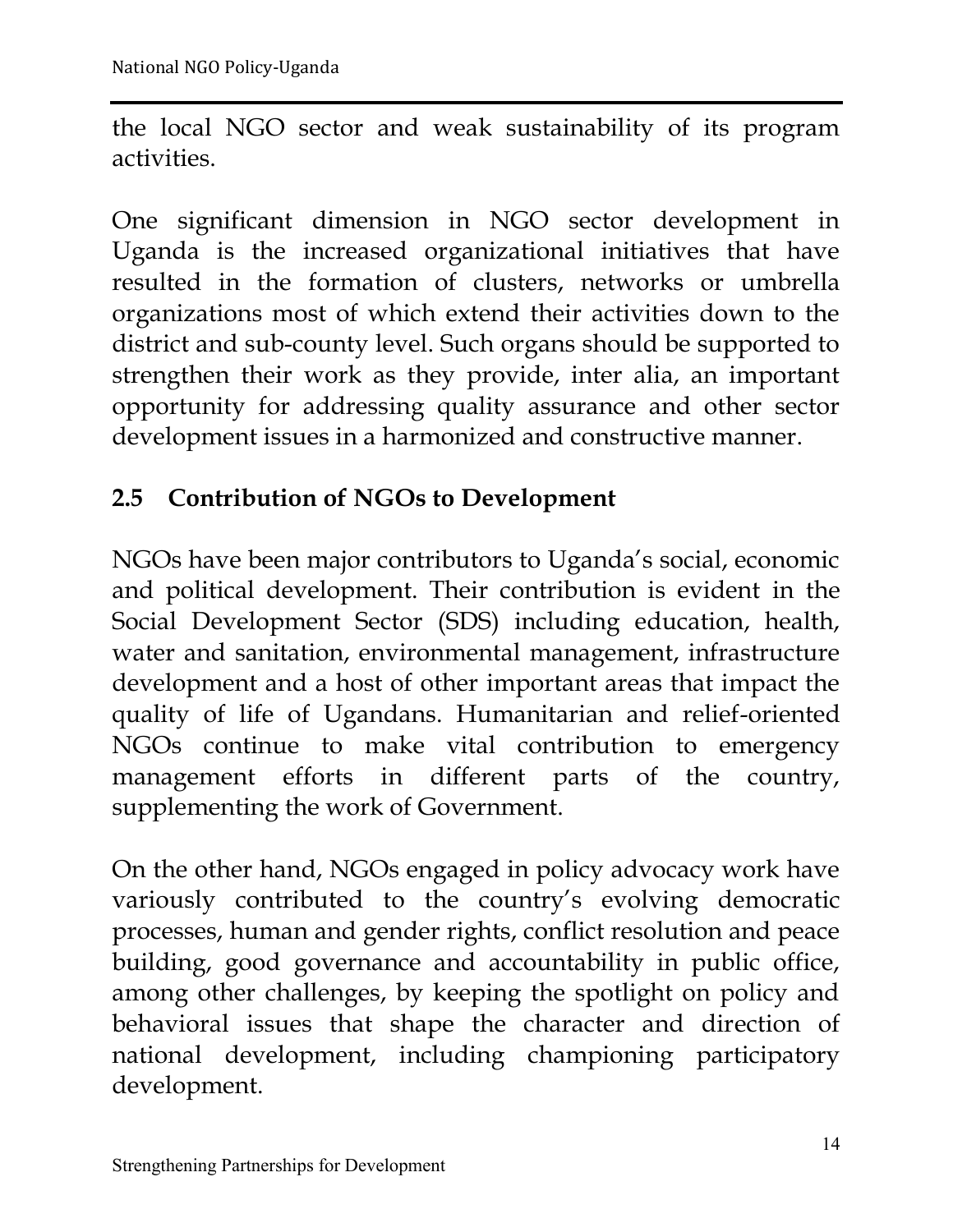#### **2.6 NGOs-Government Relations**

Government has been engaged with NGOs and the broader Civil Society for some time and at different levels. At the national/sectoral level, a number of development-oriented NGOs have signed Memoranda of Understanding to provide for formal modalities of operationalizing partnerships in development and service delivery. The consultative model involving NGO stakeholders has been encouraged and implemented by different sector ministries, departments and agencies. At district level as well, a number of Local Governments have signed and implemented MOUs with a fair measure of success.

Despite these achievements, however, there is still need for improving the quality of relations in terms of perceptions, attitudes and enhanced cooperation between State and NGO actors at national, district and lower level. The challenge of fostering improved mutual perceptions between State and Non-State actors is particularly critical with respect to those NGOs engaged in advocacy activities.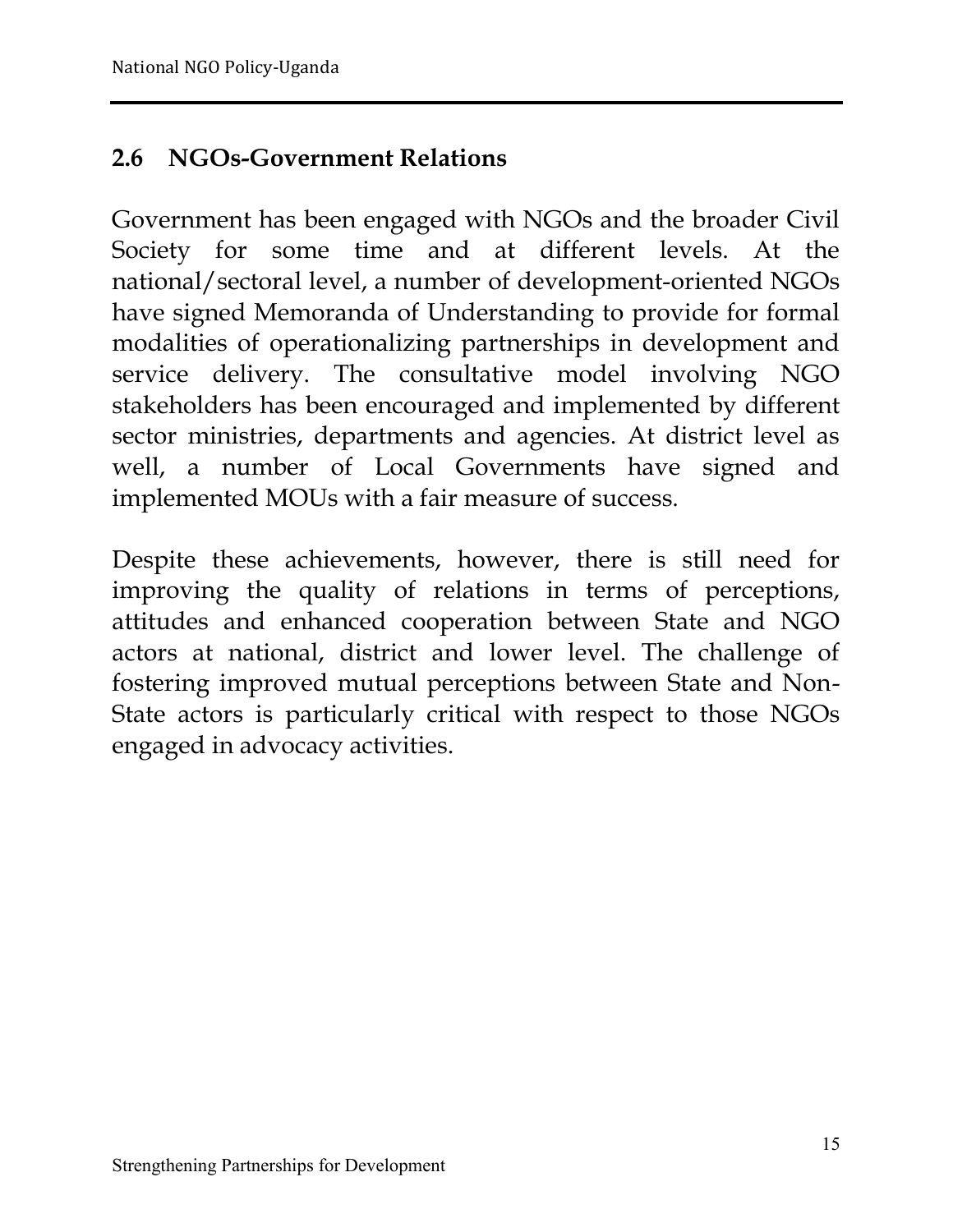#### **2.7 Legal Framework**

As NGOs have proliferated, and their roles expanded beyond the traditional service delivery in relief and other humanitarian interventions, Government responded with measures to regulate their activities.

The Constitution of Uganda 1995 provides the fundamental freedoms to Ugandan citizens to engage in peaceful activities aimed at influencing the policies of Government through civic organizations. Freedom of association is similarly enshrined in the Universal Declaration of Human Rights (UDHR) of 1948 to which Uganda is signatory.

Uganda is also a party to various pertinent International Conventions including the International Covenant on Civil and Political Rights (ICCPR) 1966, and the Economic, Social and Cultural Rights (ICESCR) 1966.

At the regional level, the Treaty for East African Cooperation (EAC) advocates for the promotion of a supportive operational environment for NGOs. The Treaty enjoins Member States to facilitate and ensure public participation and civic involvement in decision making both at national and regional level. Similarly, the vision and principles of the African Peer Review Mechanism (APRM)/New Partnerships for Africa's Development (NEPAD) to which Uganda subscribes underscore the pivotal role of civil society in sustainable national social, economic and democratic development.

Most significantly, Government enacted the 1989 NGO Statute and more recently, the Non-Governmental Organizations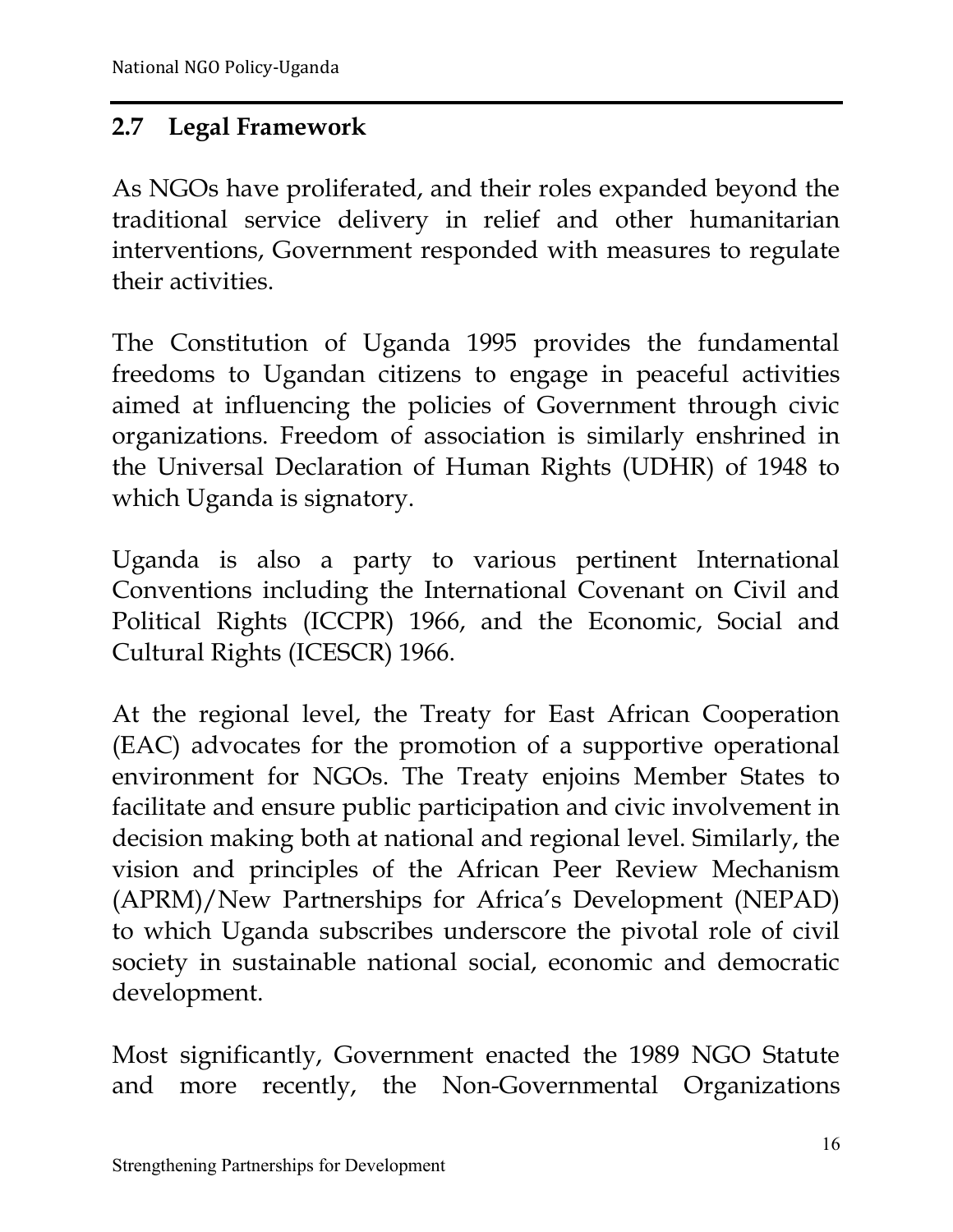Registration (Amendment) Act 2006. The evolution of the NGO regulatory landscape, however, has not been without challenge. Thus, NGOs, have continued to call for further review of the Act to ensure it supports a more conducive regulatory environment for the operations of NGOs in the country, hence the urgency for this Policy.

The NGO Policy will, therefore, be implemented within the broader context of other pertinent policies and laws that seek to promote good governance and the democratic processes taking place in the country.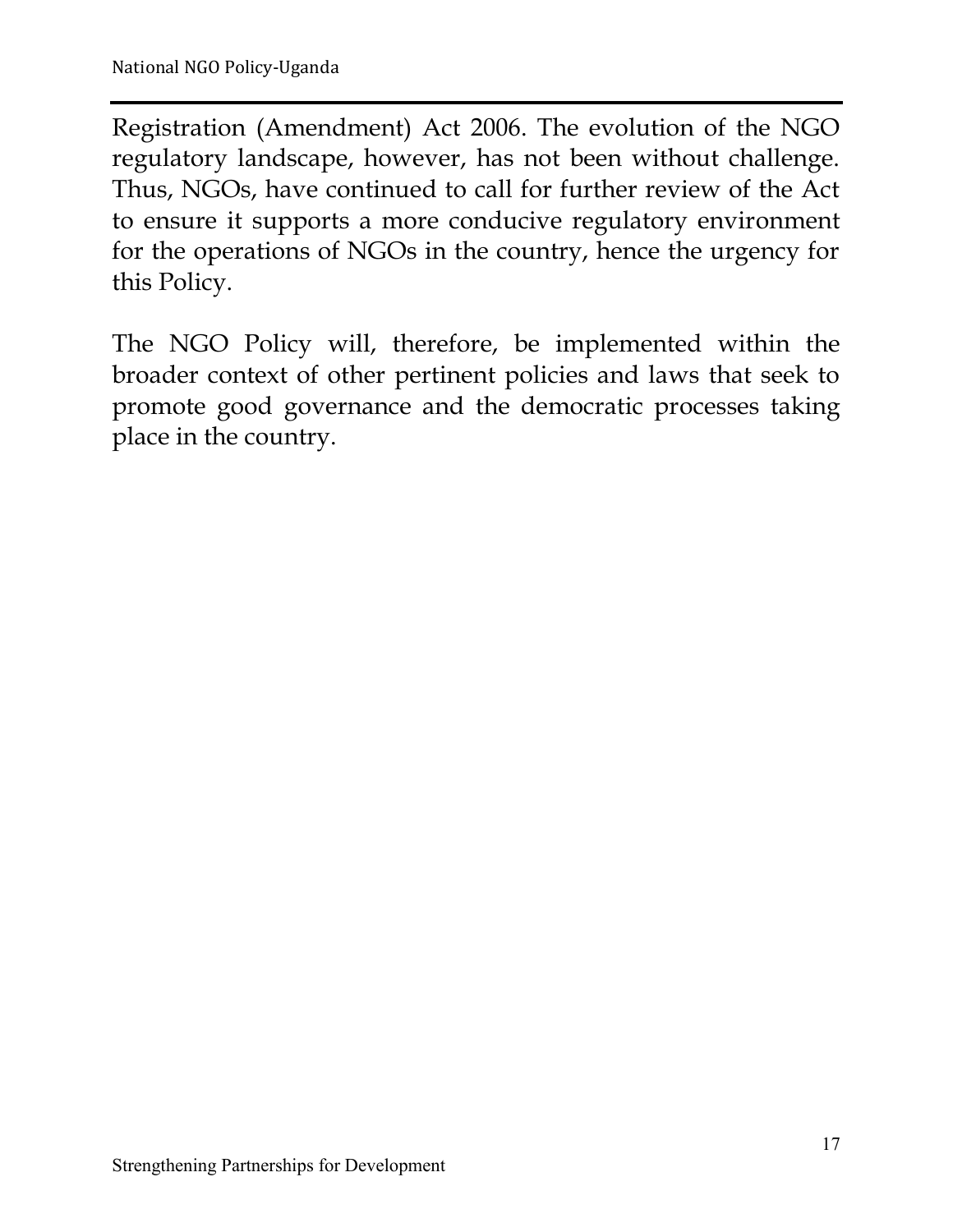#### **2.8 Key Issues of concern**

The key issues and challenges that this Policy seeks to address include the following:

- Lack of clarity of what constitutes an NGO in Uganda;
- Inadequacies in the existing legal and regulatory framework for the operations of NGOs;
- Inadequate clarity of the mutual roles and responsibilities, rights and obligations of key actors in the NGO sector and the need to harmonize/facilitate the contribution of NGOs to national development;
- Inadequate capacity in Government and amongst NGO actors to propel sustainable NGO sector development;
- The NGO sector is donor dependent, a factor that has made foreign influence inevitable in Uganda governance processes
- Some NGOs have generally been involved in politics by taking sides and generally other unlawful activities
- Weak sustainability of the NGO sector;
- Inadequate integrity, transparency and accountability by some NGO actors for the public resources received, and
- Lack of adequate and reliable data and information on the NGO sector;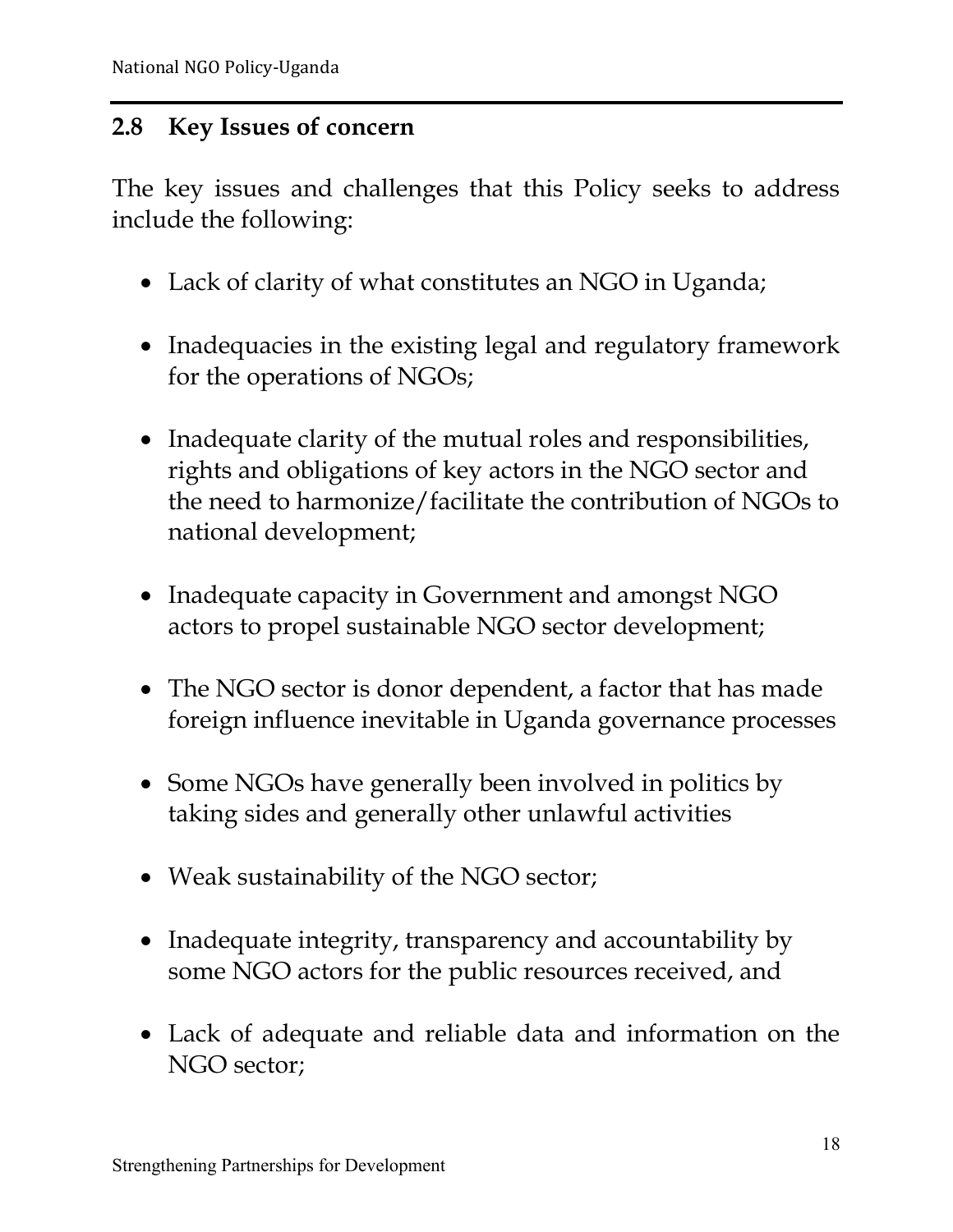# **3. VISION AND GUIDING PRINCIPLES**

#### **3.1 Vision**

The vision of the NGO Policy is: *a vibrant and accountable NGO Sector enabling citizens' advancement and self transformation.*

# **3.2 Guiding Principles**

The National NGO Policy is an integral part of the national development policy that aims at achieving maximum synergy from Public-Private Partnerships. It complements and promotes Uganda's overall development goals and is cognizant of other policies and programs designed to promote and support holistic human development.

The Policy espouses the following values and beliefs:

- i) Respect for fundamental human rights and freedoms with regard to social, cultural and religious beliefs and practices, which rights will be exercised responsibly;
- ii) Freedom of association and independence of individuals and NGOs within the overall framework of the law;
- iii) Voluntarism and respect for diversity within the NGO sector;
- iv) The right of NGOs to autonomy, self-governance and selfregulation consistent with the laws of Uganda;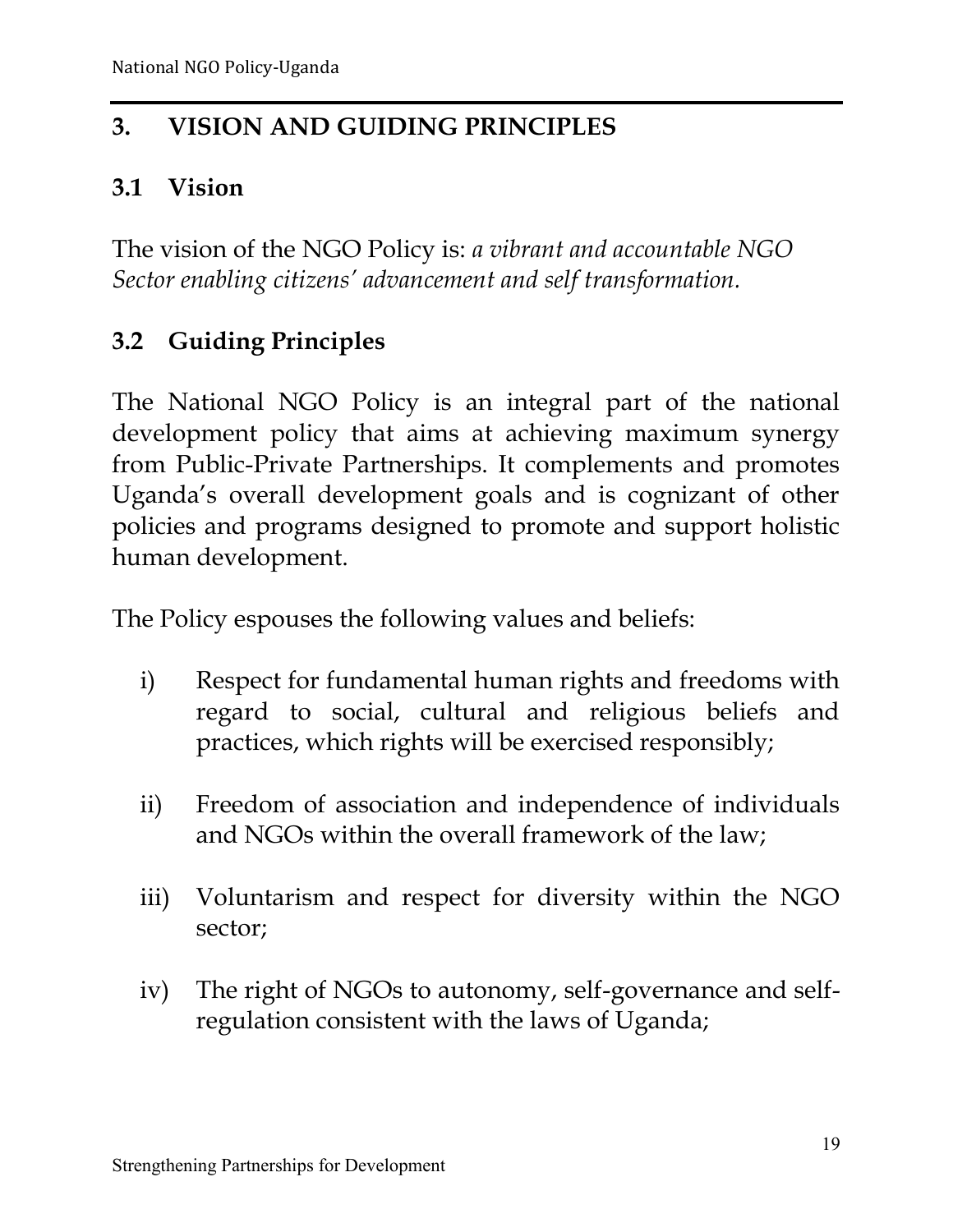- v) Dignity, mutual respect and trust underpinned by open dialogue, transparency and accountability; and
- vi) Gender equity and equality.

The Policy recognizes the immense opportunities for collaboration between different stakeholders based on common interest and strategic complementarity while acknowledging the right of stakeholders to adopt differentiated approaches to the same end.

The Policy further recognizes the dynamic nature of the operating environment and, thus, the need to provide sufficient flexibility to accommodate emerging developments and demands.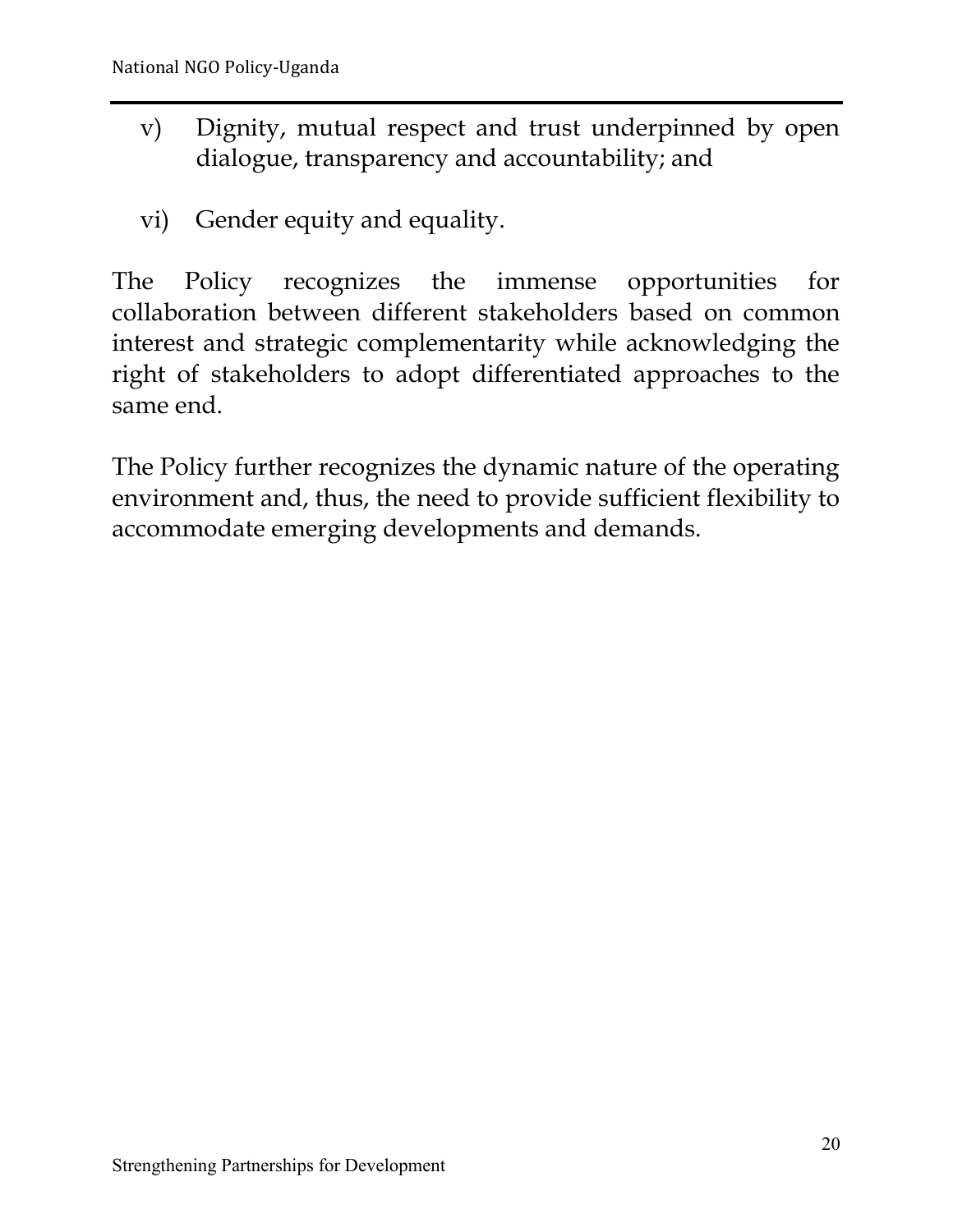# **4.0 GOAL AND OBJECTIVES OF THE POLICY**

# **4.1 Goal**

The broad aim of the NGO Policy is to set out a framework that strengthens the relationship between the NGO sector and Government, and enhance capacities and effectiveness in the areas of service delivery, advocacy and community empowerment.

# **4.2 Objectives**

The specific objectives of the Policy are:

- i) Define NGOs and their role with a view to promoting increased citizen participation in policy-making processes and development issues;
- ii) Clarify the role of other stakeholders and their relationship with NGO actors;
- iii) Provide for legal, policy and procedural changes that will allow NGOs to effectively contribute to national and district development planning in a harmonized manner;
- iv) Ensure the autonomy of duly registered NGOs; and
- v) Promote a culture of accountability amongst different players in national development.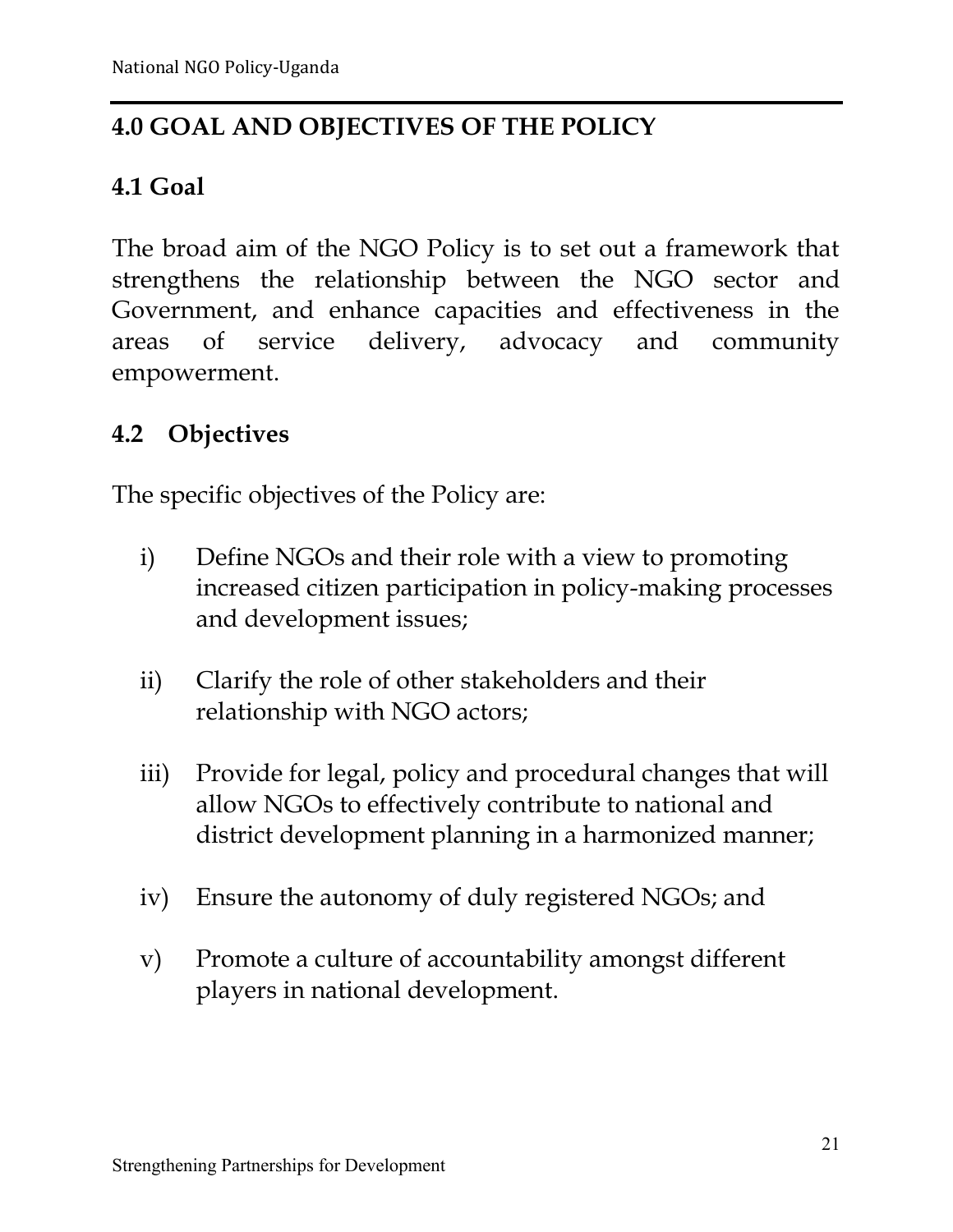vi) Provide for guidelines in partnership between government and NGOs in implementing specific programmes

It is expected that when the Policy is embraced and fully implemented by the responsible players, the following impacts will be registered:

- i) A vibrant relationship and productive synergy between a publicly accountable NGO Sector, Government, the Private Sector and Development Partners at both the centre and local level;
- ii) Improved coordination of the respective contributions of State and Non-State Players to sustainable development;
- iii) Availability of a strong and efficient mechanism for effective monitoring and assessing of the impact of the NGO sector to development;
- iv) Enhanced integrity, accountability, and transparency amongst sector players, and
- v) An empowered population that ensures it gets what it is entitled to and that takes the initiative to mobilize additional resources for development.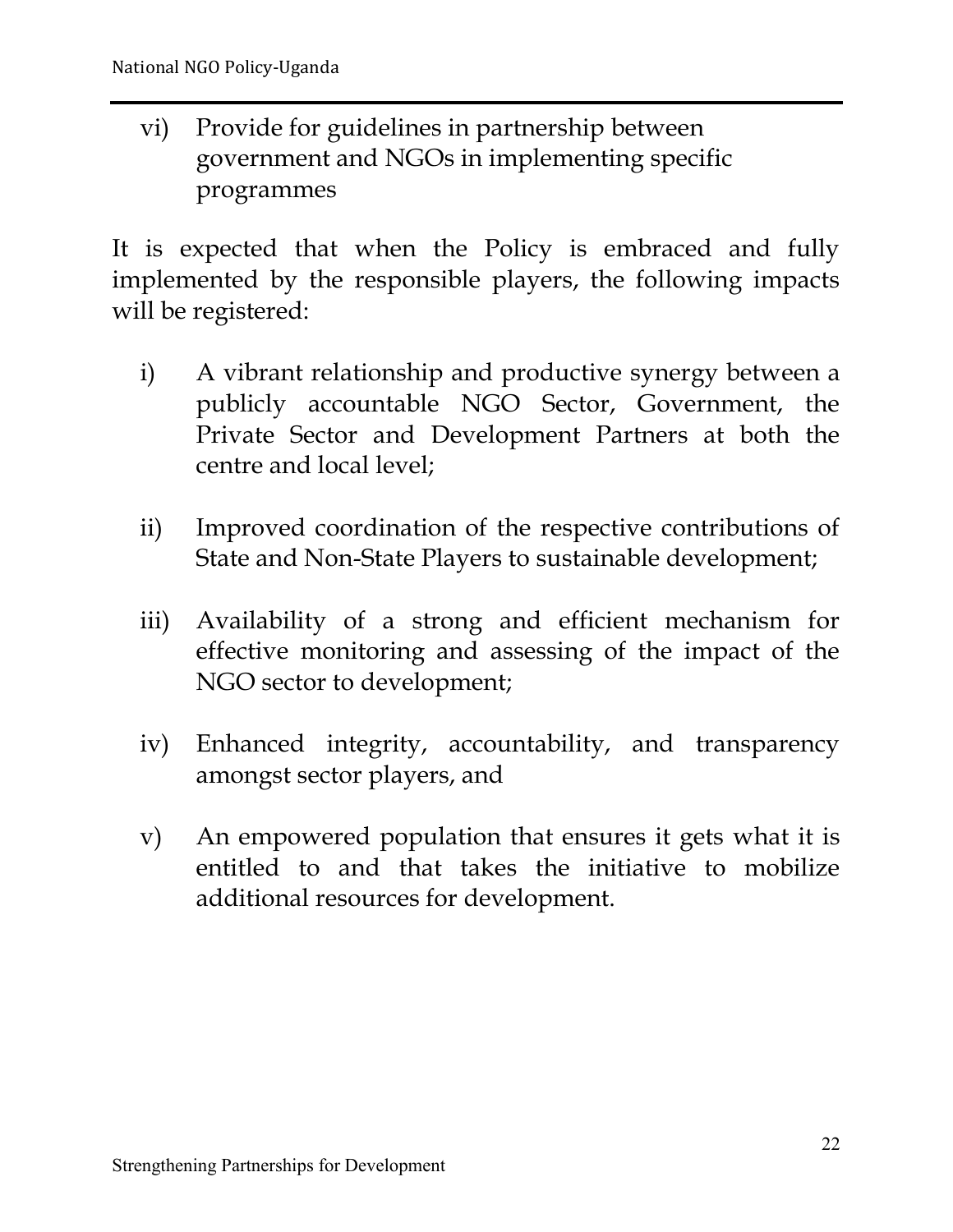# **5. IMPLEMENTATION STRATEGY**

#### **5.1 Institutional Arrangements**

The key considerations that have shaped the determination of the institutional framework for implementation of the NGO Policy include:

- i) The need for cost-effective coordination of Government engagement with the NGO sector;
- ii) The need to strengthen mechanisms through which NGOs generate policy debate and channel the contribution of the NGO sector to Uganda's development at central and lower level,
- iii) The need to strengthen an internally-driven culture of responsible and accountable conduct by the NGO actors, and
- iv) Viability, functionality and sustainability of the proposed institutional arrangements.

In light of the above considerations, the main objectives of the implementation arrangements are to:

i) Clarify and rationalize the roles and responsibilities of the Central and Local Government actors with a view to streamlining and enhancing the effectiveness and efficiency of the services provided to the NGO sector;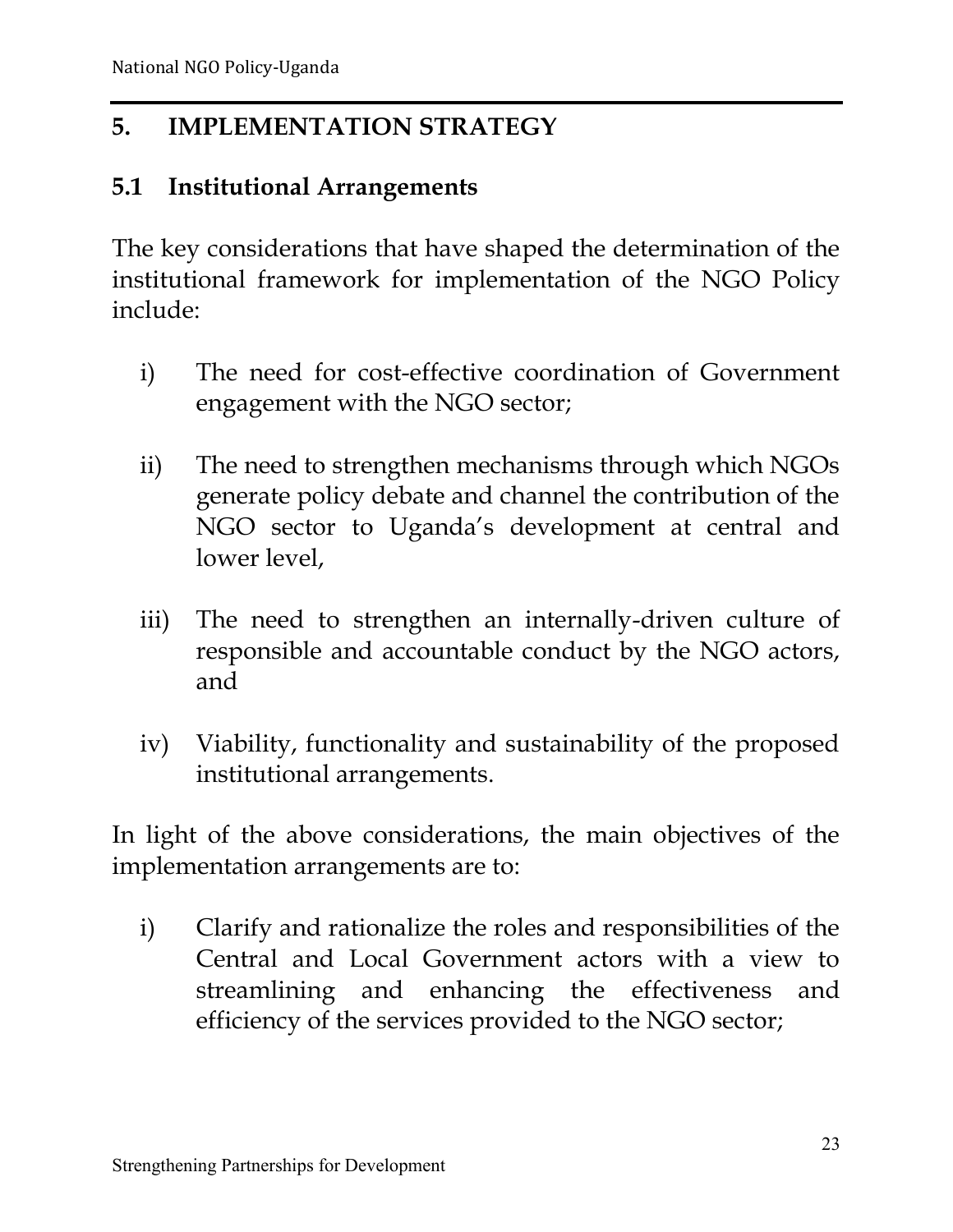- ii) Clarify and rationalize the role and responsibilities, rights and obligations of NGO actors; and
- iii) Clarify the role and responsibilities, rights and obligations of other actors, and
- iv) Promote effective utilization of existing Government and NGO structures to operationalize the NGO Policy objectives within Government's Sector-Wide Approach (SWAP) development framework.

#### **5.2 National Level Coordination Mechanism**

# **i) Office of the Prime Minister**

The Office of the Prime Minister (OPM) is the overall coordinator of the NGO Policy in line with its Constitutional mandate under Article 108(A) as the coordinator of implementation of the all Government Policies across Ministries, Departments and other public institutions and will work closely with the Lead Ministry responsible for monitoring and overseeing the NGO sector. OPM will also be represented on the National Board for Non-Governmental Organizations.

# **ii)NGO Sector Lead Ministry**

The Ministry of Internal Affairs (MIA) shall be the Lead Agency for monitoring and overseeing the operations of NGOs in Uganda. MIA hosts the NGO Board and shall be represented on the Board.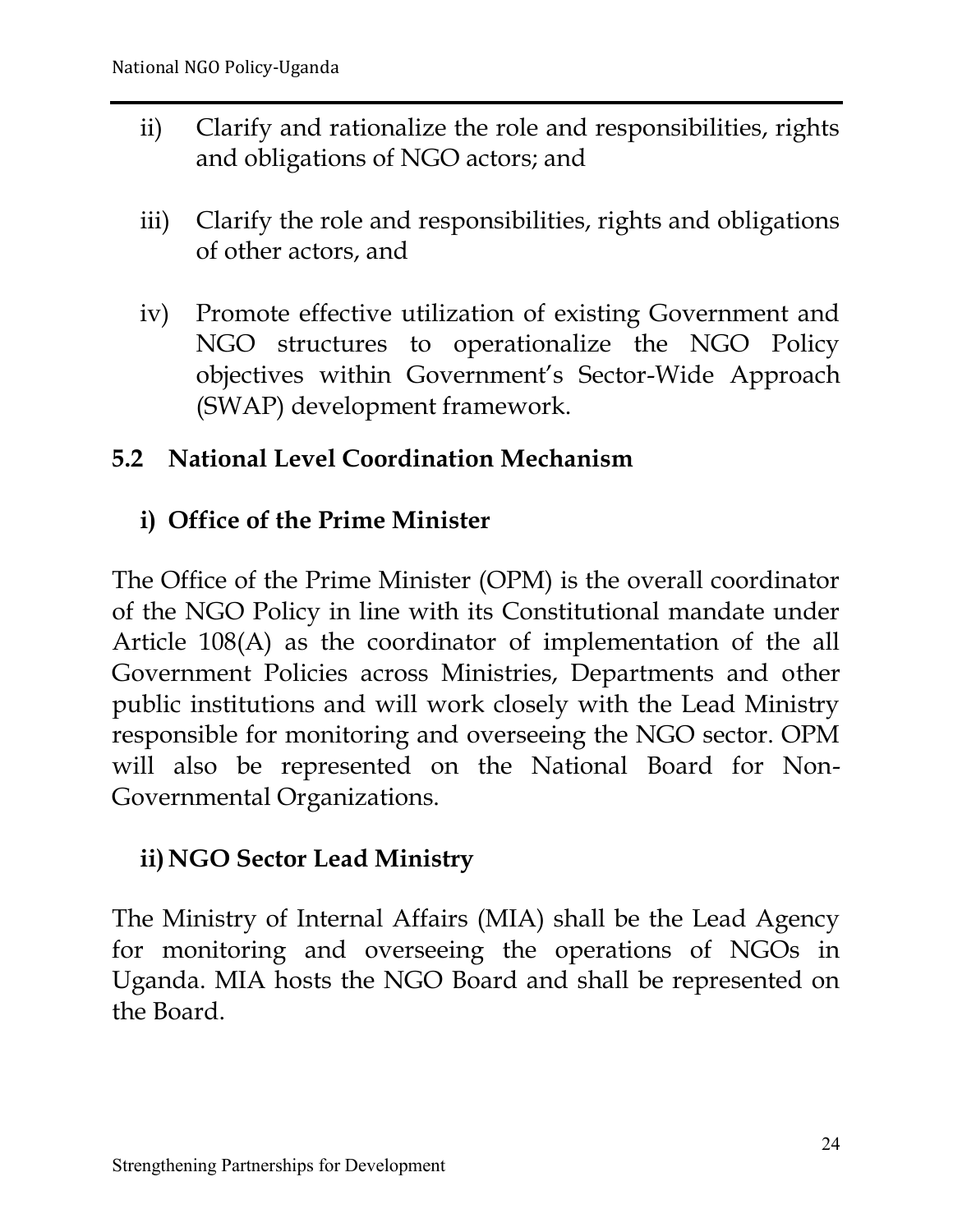# **iii) The Non-Governmental Organizations Board (The NGO Board)**

The Board shall exercise its mandate for registration, regulation, monitoring and overseeing the activities of NGOs as per the NGO (Amendment) Act 2006 and Regulations as may be amended from time to time, and as provided under this Policy. Stakeholders are expected to fully acquaint themselves with the provisions of the NGO Act (including any amendments thereto) and workings of the Board to facilitate effective and efficient relations. The status and institutional capacity of the NGO Board shall be strengthened appropriately to enable it carry out its functions both at national and district level.

In constituting the Board, effective, fair and equitable consideration of NGO sector needs, should be seriously considered so as to ensure improved communication and information flow with a view to promoting smooth relations between the Board and its various stakeholders.

The NGO Board structure shall be reflected at the district and sub-county levels. The structures created shall perform in accordance with guidelines issued by the national NGO Board and the Local Government Act to enable these authorities carry out their mandated functions with respect to NGOs effectively and in a harmonized manner.

At the district level the National NGO Board shall be represented by the District NGO Monitoring Committee (DNMC) which will be composed of;

i) Chief Administrative Officer (CAO) – Chairman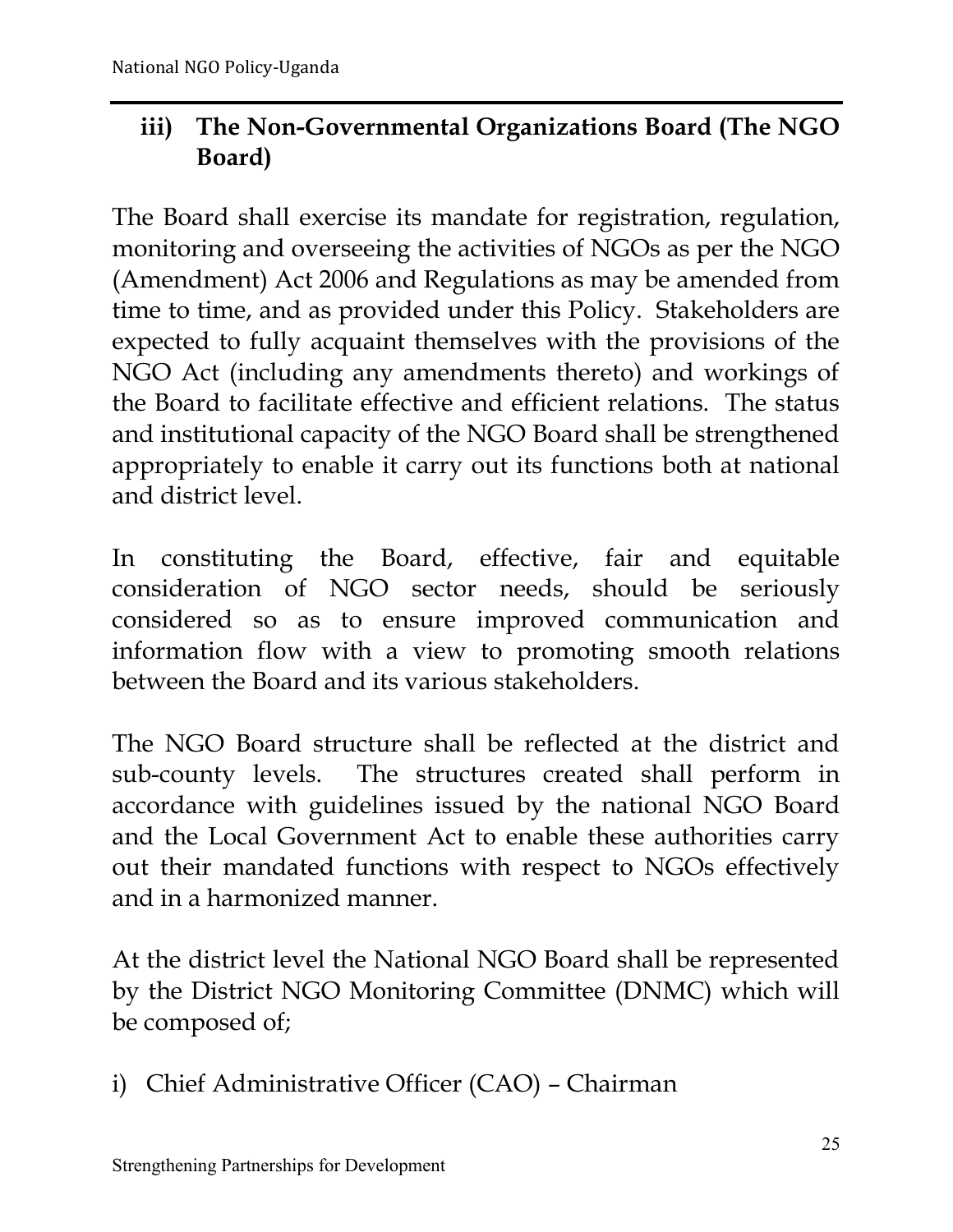ii) Community Development Officer (CDO) – Secretary

iii) District Internal Security Officers (DISO) – Member

iv) District Director of Health Services (DDHS) – Member

v) District Education Officer – Member

vi) Representative of NGOs in the District

vii) The Committee shall have powers to co-opt technical officers to deal with specific issues.

At the sub-county level there will be a sub-county NGO Monitoring Committee (SNMC) composed of;

i) Assistant Chief Administrative Officer (ACAO) – Chairperson

ii) Assistant Community Development Officer (ACDO) – **Secretary** 

iii) Gombolola (Sub-county) Internal Security Officers (GISO) – Member

iv) Sub-county Health Inspector – Member

v) Representative of NGOs in the Sub-county – Member

The specific roles and responsibilities of the District NGO Monitoring Committee (DNMCs) and Sub-county NGO Monitoring Committee (SNMC) are outlined in Annex II. The NGO Board shall provide guidelines to the District NGO Monitoring Committee (DNMCs) and Sub-county NGO Monitoring Committee (SNMC) to enable them facilitate the NGO Board and Ministry of Internal Affairs in carrying out the functions appropriately.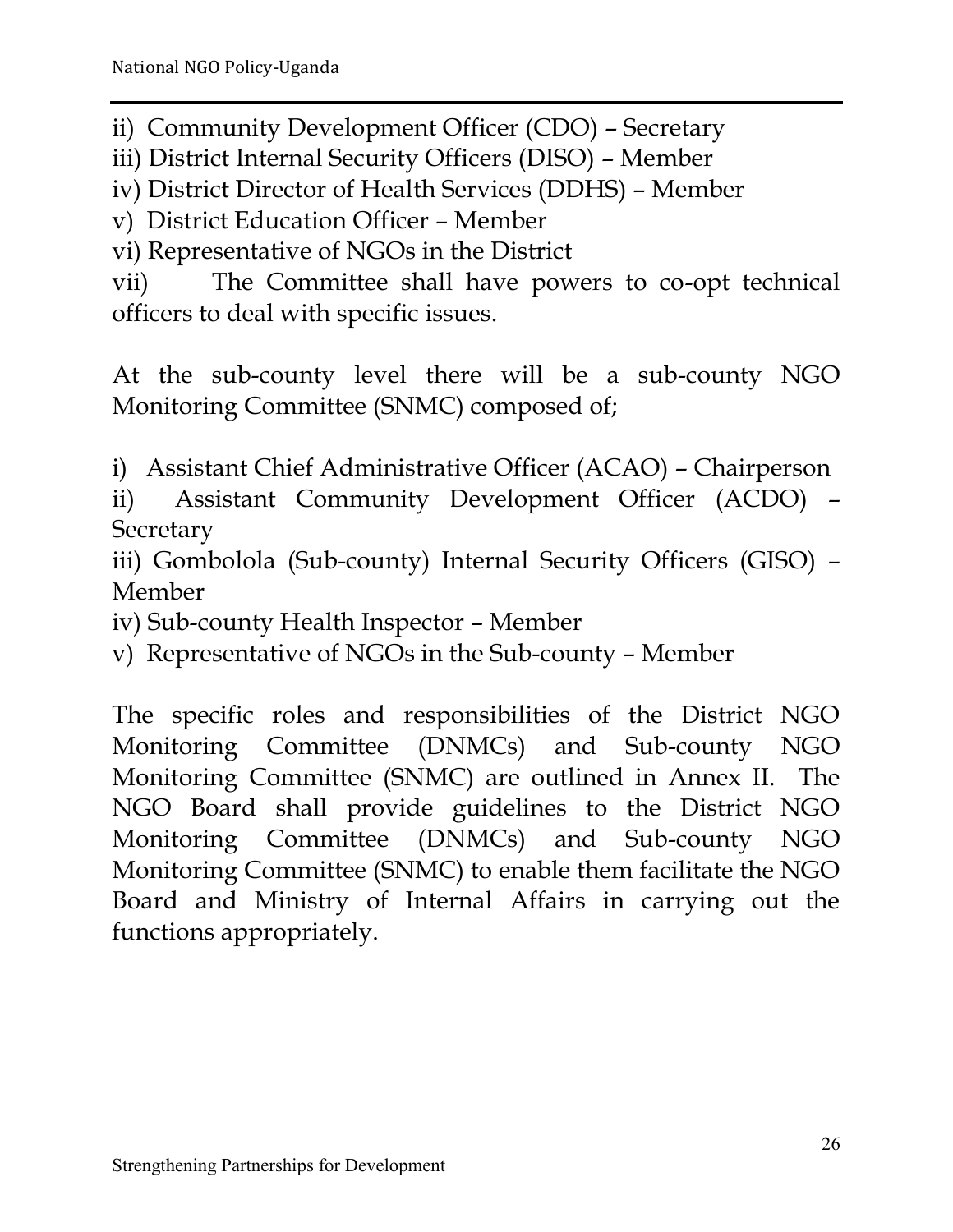# **Line Ministries, Departments, Agencies and Districts**

There are several line ministries, departments, agencies and districts with direct involvement in the NGO Sector. Where a line Ministry, Department or Agency collaborates with an NGO on specific programs or projects, the NGO shall sign a Memorandum of Understanding (MOU) with the Ministries covering the terms and conditions of the partnership. The Ministry of Internal Affairs through the NGO Board shall provide line Ministries, relevant Departments and Agencies with appropriate guidelines to facilitate harmonization of Government engagement with the NGO actors.

The specific functions of Government Ministries, Departments and Agencies are elaborated in **Annex I.** 

# **iv) Other Players**

Other key players in promoting effective coordination at national level include: -

- i) Non Government Organizations (NGOs)
- ii) NGO umbrella organizations (clusters, networks, etc) that are voluntarily formed by NGOs to promote and protect the interests of their member organizations and the cause of the NGO sector as whole;
- iii) The development partner community (comprising bilateral and multilateral agencies as well as the regional and international NGOs that provide technical and financial support for the NGO sector operations and development;
- iv) the media (print and electronic);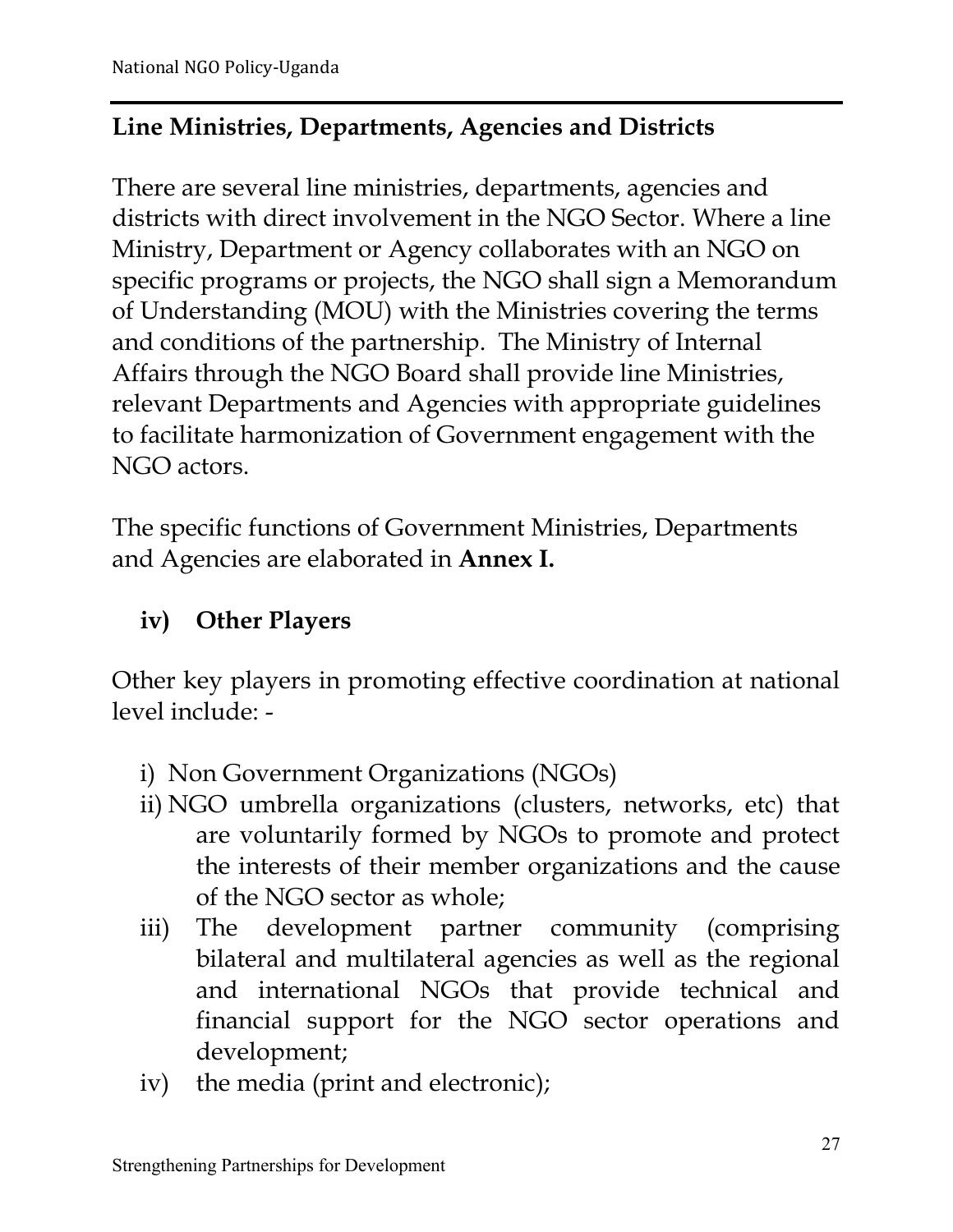v) the private sector;

- vi) Uganda Local Governments Association (ULGA),
- vii) Research and academic institutions, among others.

Their individual and collective compliance with the principles and partnership modalities contained herein this Policy is crucial to the successful achievement of the overall goal and objectives of the policy.

The respective roles of the above national-level actors are outlined in **Annex I.** 

# **5.3. District Level Coordination Mechanism**

The Local Governments Act 1997 establishes the Local Government Council as the highest political authority within its area of jurisdiction (District) with both legislative and executive powers to be exercised in accordance with the Constitution of Uganda and the provisions of the Act. More specifically, under Article 17(b) of the Act, the District Executive Committee (DEC) of the Local Government Council is charged with overseeing the implementation of the Government and Council's policies and to monitor and coordinate activities of Non Governmental Organizations. Additionally, Article 35 mandates the Local Government Council to be the district planning authority, a responsibility that is subsequently delegated to the District Technical Planning Committee (DTPC) chaired by the Chief Administrative Officer (CAO). The DTPC, on behalf of the District Council, prepares comprehensive and integrated development plans incorporating plans of lower level local councils for submission to the national Planning Authority (NPA).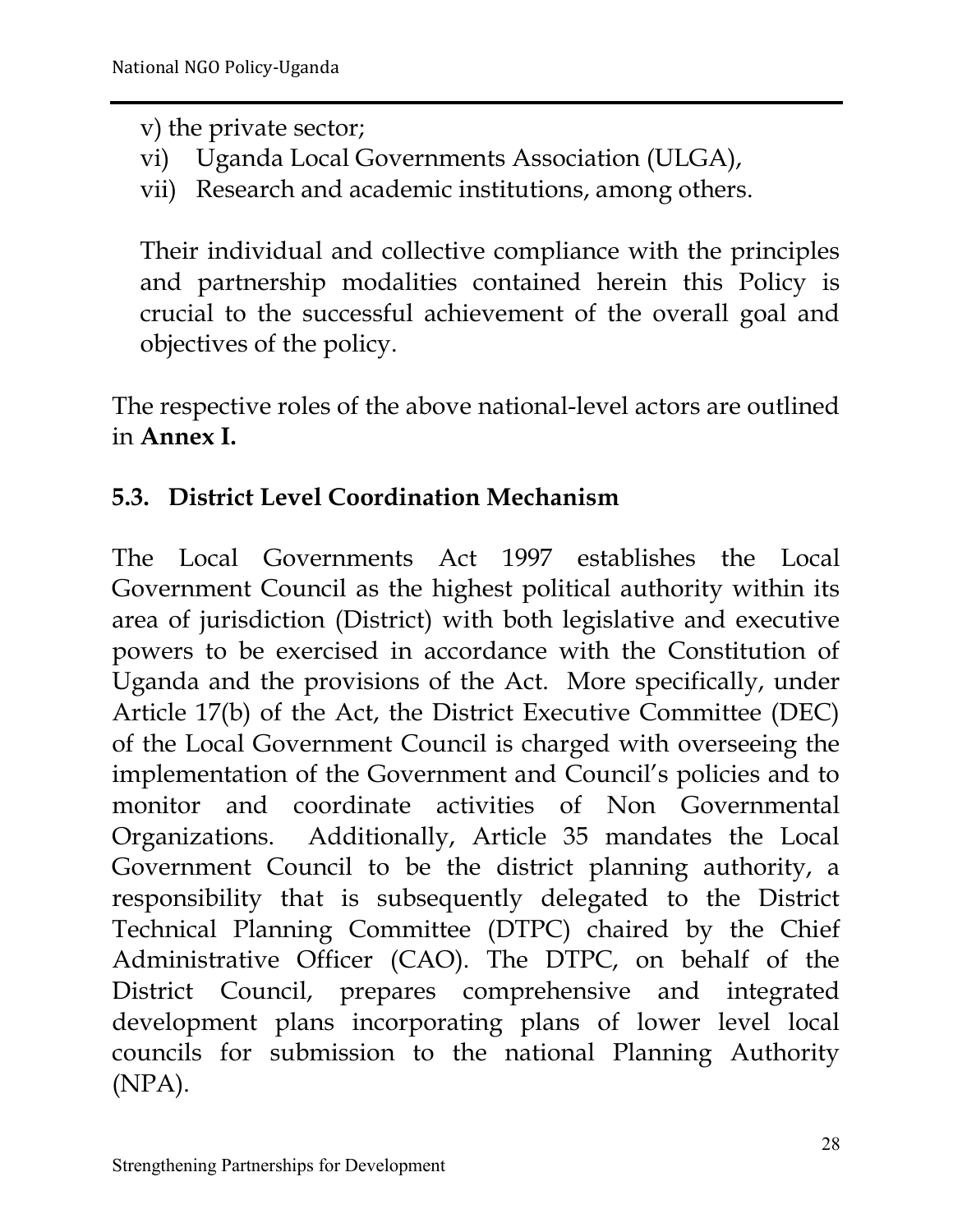Implementation of the NGO Policy is, therefore, cognizant of the important role Local Government Councils must play in the successful achievement of the goal and objectives of the Policy. To this end, the DEC shall ensure that effective measures of timely information sharing, quality assurance, monitoring and assessment of the contribution and impact of NGO sector activities in the district.

The CAO shall provide the NGO community in the district with guidelines to enable the NGOs to participate effectively and in a coordinated manner in the district planning and program implementation.

Where an NGO(s) collaborates with Local Government Authority on specific programs or projects, the Local Government Authority shall sign a Memorandum of Understanding with the NGO(s) covering the terms and conditions of the partnership.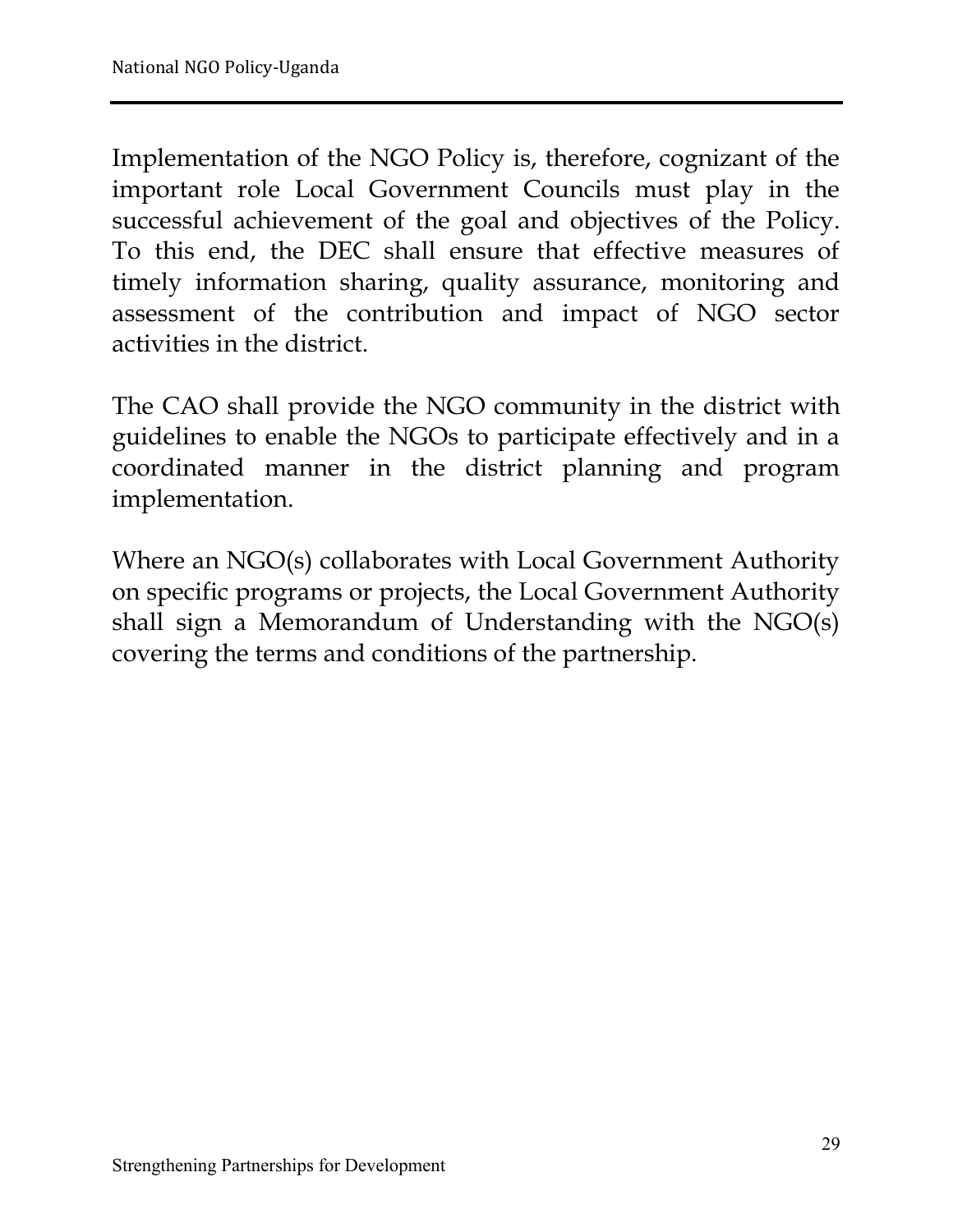# **NGOs and CBOs**

All NGOs and CBOs engaged in development activities within a district shall share their program activity plans and budgets with the Local Government Authority for purposes of harmonization of such program activities into the broader sectoral or area development plans and resource estimates. The Chief Administrative Officer shall be responsible for providing the guidelines to facilitate this process.

# **Community Leaders and the Communities**

Community leaders enjoy the trust and confidence of the people they lead and are, therefore, key to the successful implementation of the NGO Policy.

Communities represent the final beneficiaries of all the activities undertaken by NGOs. Accordingly, communities are expected to be well-placed to welcome and evaluate the activities of these organizations.

The specific roles and responsibilities of the various actors at district and lower level are outlined in **Annex II.**

# **5.4. Transparency, Accountability and Self Regulation**

The growing number and diversity of NGOs in the country present a great challenge in terms of ensuring that all NGO actors exercise responsible and accountable behaviour that protects the basic interests of the different NGO sector stakeholders, especially the vulnerable segments of society.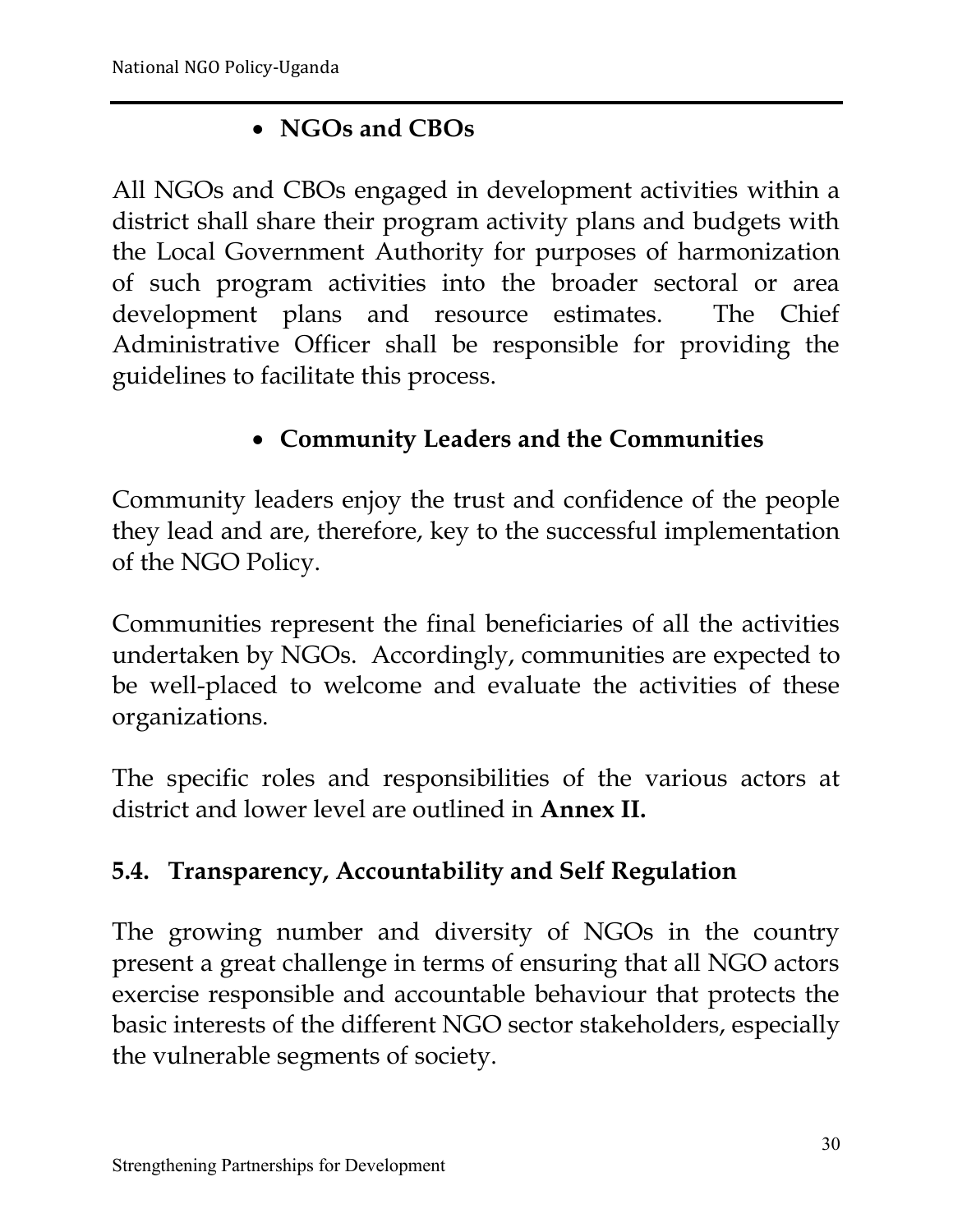In seeking to promote and institutionalize best practices in NGO sector development and operations, Government recognizes and welcomes the efforts by some sections of the NGO community to develop mechanisms for self-regulation. These efforts aim at promoting the adherence by Civil Society Organizations to generally accepted ethical standards and operational norms.

Government is of the view that self-regulation, if effectively applied by all NGOs is the most cost effective means of fostering discipline and benchmarking quality assurance by sector stakeholders. Such success minimizes the need and extra costs of implementing a government-driven policing regime. To this end, therefore, Government, through the NGO Board, shall;

- i) Approve and encourage self regulatory mechanisms
- ii) Ensure that such mechanism(s) are registered by the NGO Board before they are operationalised.

The overall aim in this respect is to ensure the promotion of high and generally acceptable ethical standards and operational norms that, inter alia, protect the interests of all stakeholders, especially the communities served by NGOs and CBOs. It is the desire of this Policy that all NGOs and CBOs in the country recognize the value of institutionalizing ethical, transport and responsible behavior.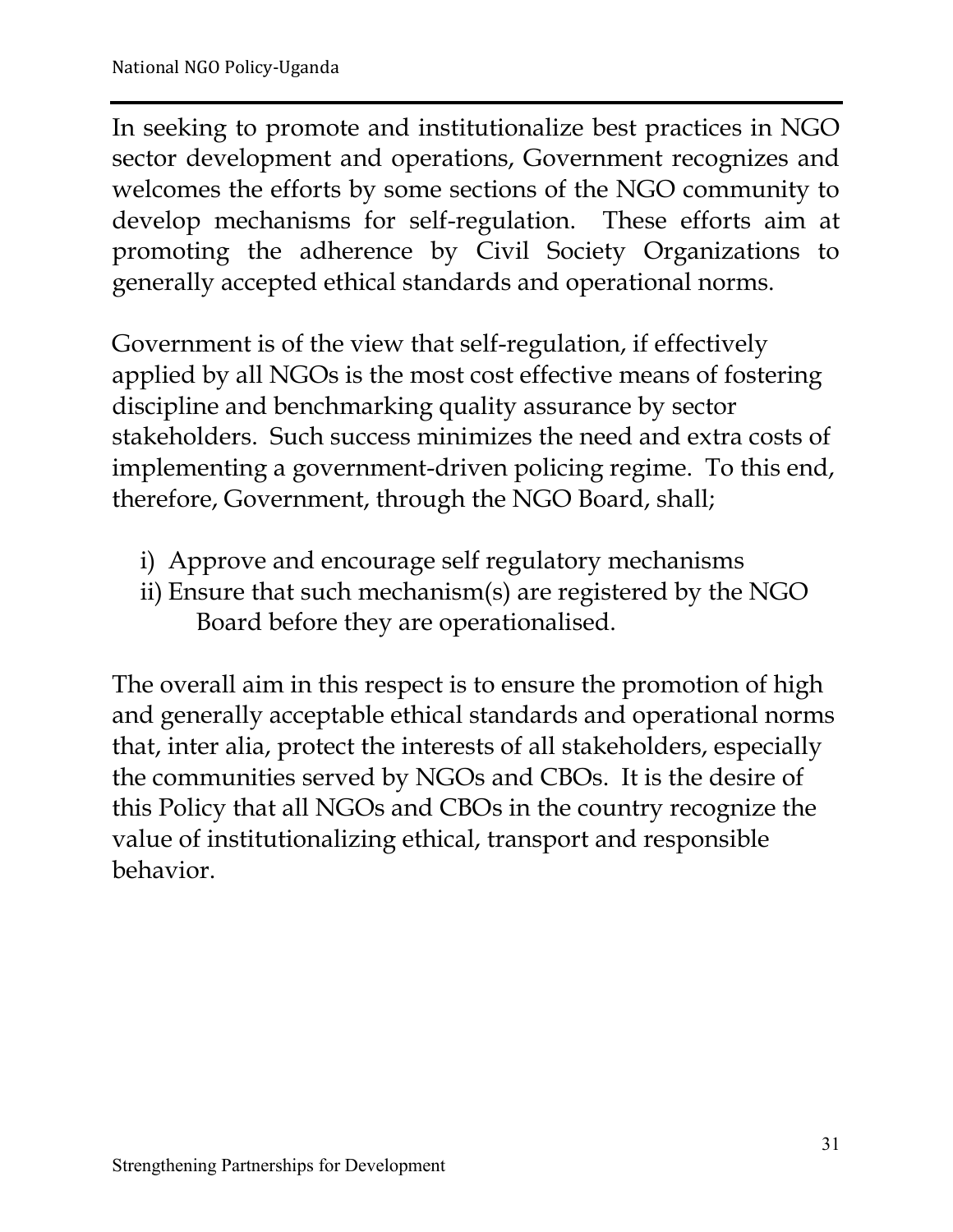# **5.5. Monitoring and Impact Assessment**

Being able to effectively monitor and evaluate the operations of NGOs is pivotal to the ability of stakeholders to determine the contribution of the NGO sector to national development and its impact on the quality of life of the communities targeted by the sector. Timely monitoring also enables stakeholders to identify and address emerging problems and issues before they get out of hand.

The Policy recognizes that the basic principles upon which costeffective monitoring, evaluation and impact assessment is undertaken must be embedded in a shared culture of transparency and concern for quality assurance and valueaddition. This culture must be institutionalized within the methods of work of the key actors.

Responsibility for monitoring of NGO sector activities shall be shared between the key State Ministries and Agencies namely OPM, relevant line ministries, the NGO Board and Local Government Authorities on the one hand, and NGO actors at national and local level, on the other.

The specific roles and responsibilities of the different State and Non-State actors in monitoring and impact assessment are outlined in **Annex I.**

# **5.5 Sustainability of the NGO Sector**

Government recognizes existing inadequacies in the institutional capacities of the NGO sector actors in the country. This challenge is faced by both the NGOs and Government agencies. NGOs in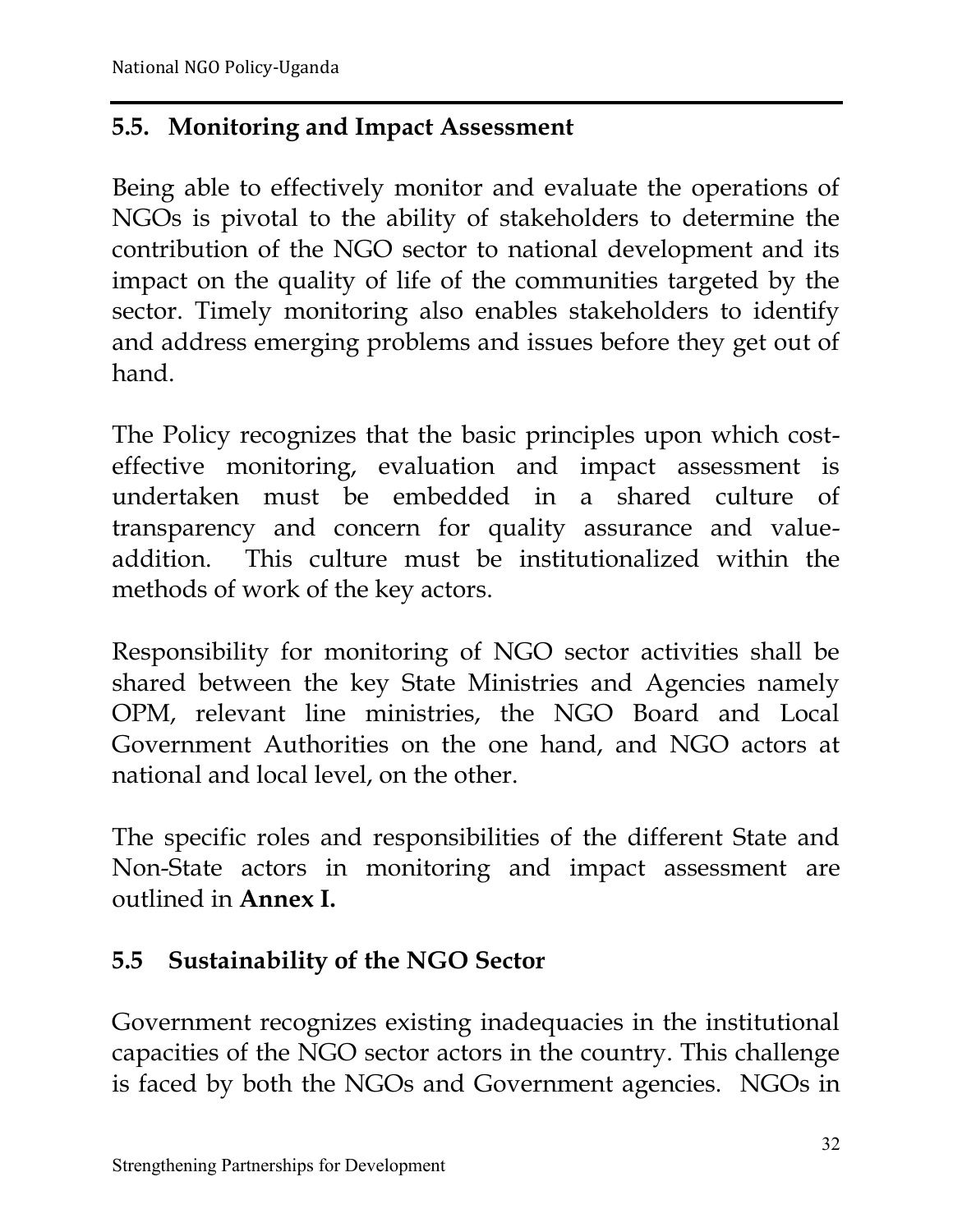Uganda are still largely donor dependent especially in respect to funding. It is imperative that stakeholders identify and give effect to ways and means that can lead to improved institutional sustainability of the local NGOs in the long-term.

For its part, Government shall strengthen the performance effectiveness of the Government Ministries, Departments and Agencies involved in the NGO sector development to enable these actors to deliver the expected services effectively and efficiently. Particular attention shall be given to enhancing the delivery capabilities of the NGO Board to enable it to undertake its enhanced mandate to the satisfaction of stakeholders.

In recognition of the complementary and beneficial role and contribution of NGOs to the various spheres of national and community development, Government shall explore innovative measures to support NGOs such as extending tax exemptions/ rebates and other appropriate benefits design to mitigate against some of the financial constraints faced by registered NGOs. Government shall continue to work with other stakeholders including the development partners to enhance access to resources by NGO actors. The Policy encourages NGOs to enhance their self generated income for purposes of sustainability.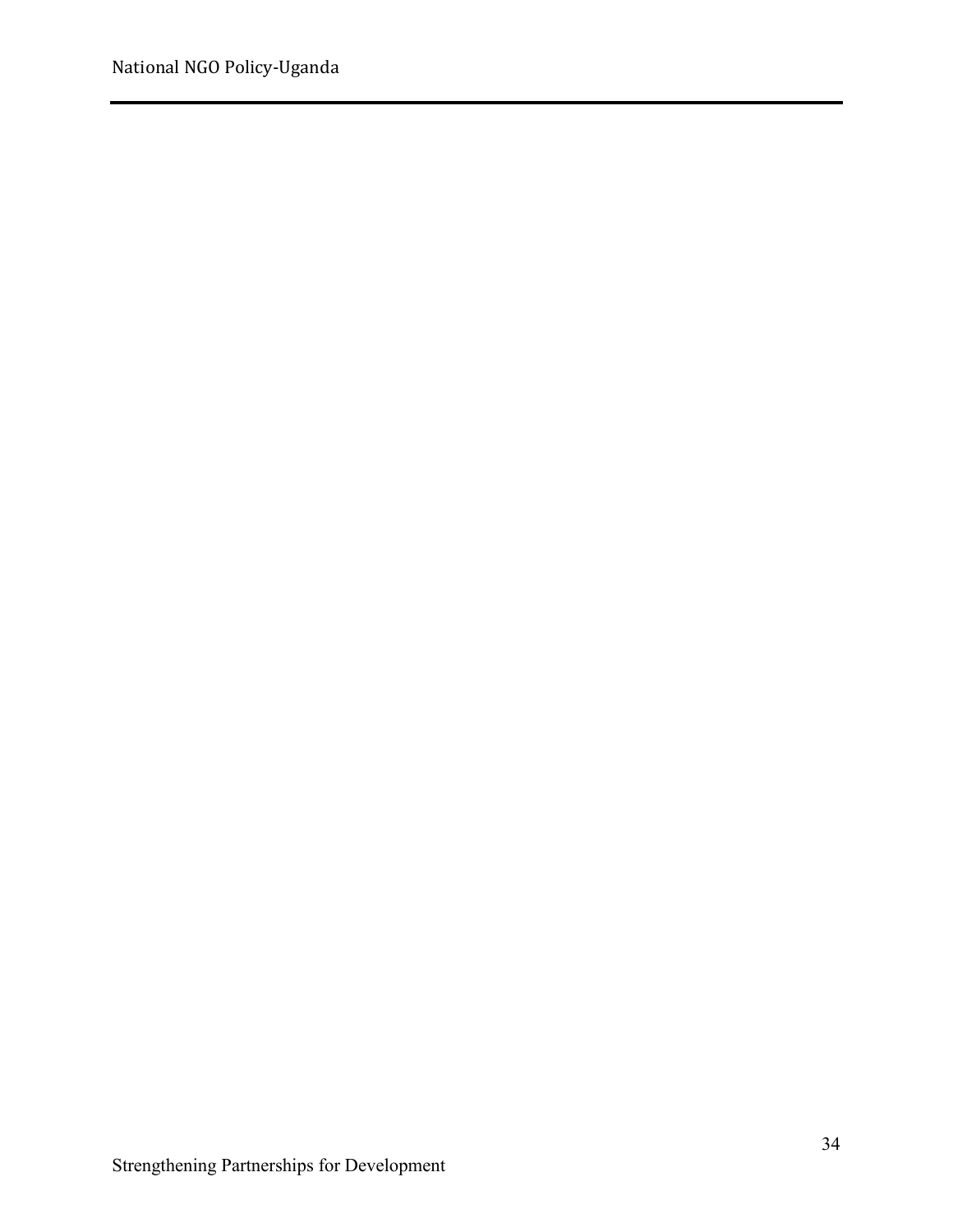# **ANNEX I: ROLES AND RESPONSIBILITIES OF NGO SECTOR ACTORS AT NATIONAL LEVEL**

The expected broad roles and responsibilities of Ministries, Departments and Agencies are outlined below:

# CATEGORY 1: GOVERNMENT MINISTRIES, DEPARTMENTS AND AGENCIES

#### **Office of the Prime Minister**

The Office of the Prime Minister (OPM) shall carry out its mandated function with respect to NGO Policy implementation in the following manner:

i) Coordinate the implementation of the Policy across line Ministries, Government Departments and Agencies as well as the Private sector in NGO sector activities to ensure harmonious and cost-effective operations;

#### **Ministry of Internal Affairs**

The Ministry of Internal Affairs (MIA) shall be the NGO Sector Lead Ministry with responsibility to:

- i) Promote the National NGO Policy which shall be integrated within the framework of the overall national development policy of the country;
- ii) Support the NGO Board to build the institutional capacity required to carry out its mandated functions;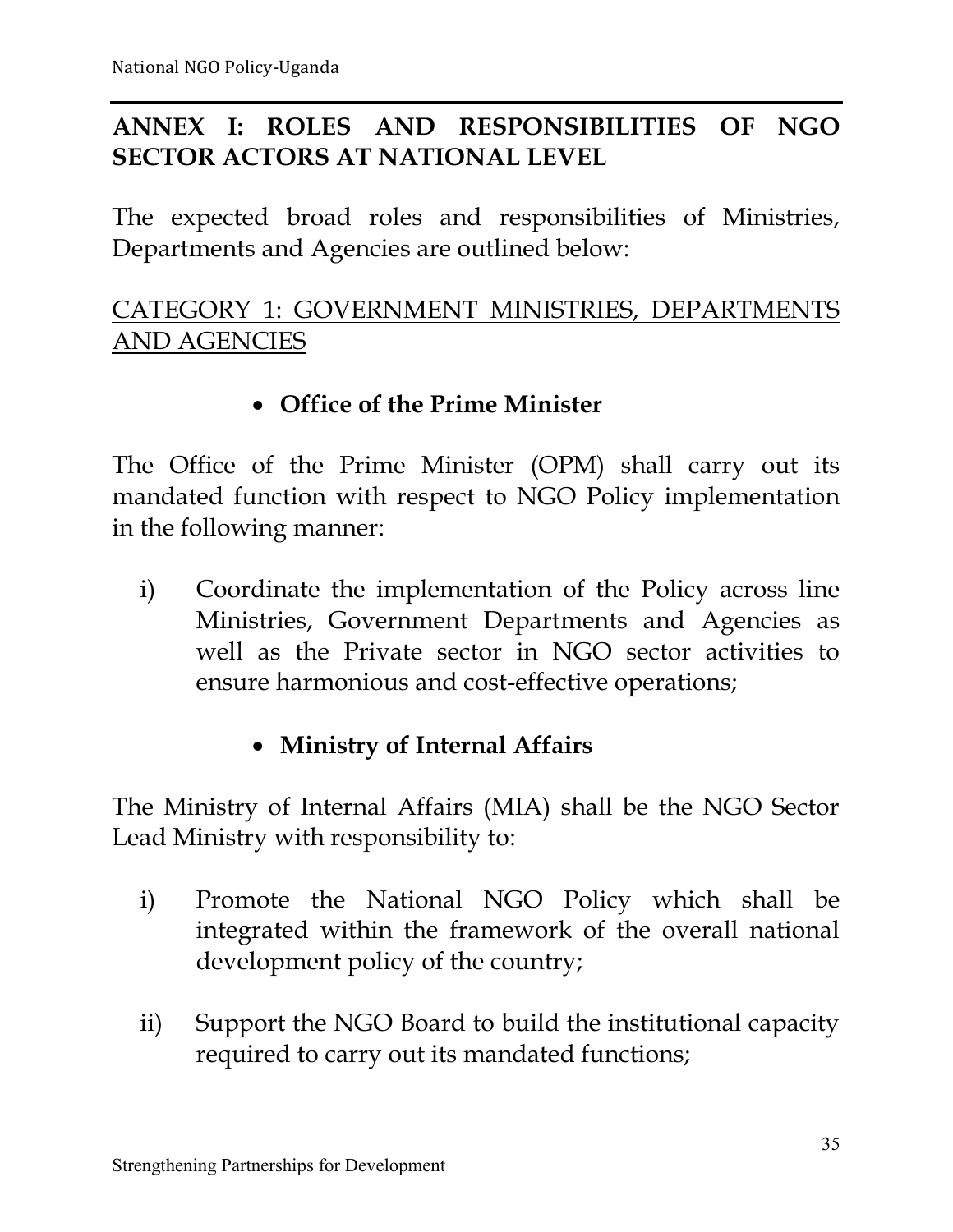- iii) Ensure effective supervision of the NGO Board; and
- iv) Prepare and disseminate periodic NGO sector performance reports including an Annual Report covering the contribution of the sector to Uganda's development efforts, issues and challenges faced, and proposals for promoting the objectives of this Policy.

#### **The NGO Board**

The functions of the NGO Board shall include the following:

- i) Conduct background checks and scrutinize the credentials and status of all international NGOs seeking to register and operate in Uganda. Only legitimate NGOs are to be allowed to operate in Uganda.
- ii) Make recommendations to the relevant authorities in regard to employment of non-citizens by an NGO, or whether an NGO may be exempted from taxes and duties or be accorded any other privileges or immunities;
- iii) Consider new applications for registration by Non-Governmental Organizations including NGO umbrellas/networks/clusters;
- iv) Consider applications for renewal of NGO permits;
- v) Keep a Register of all registered NGOs;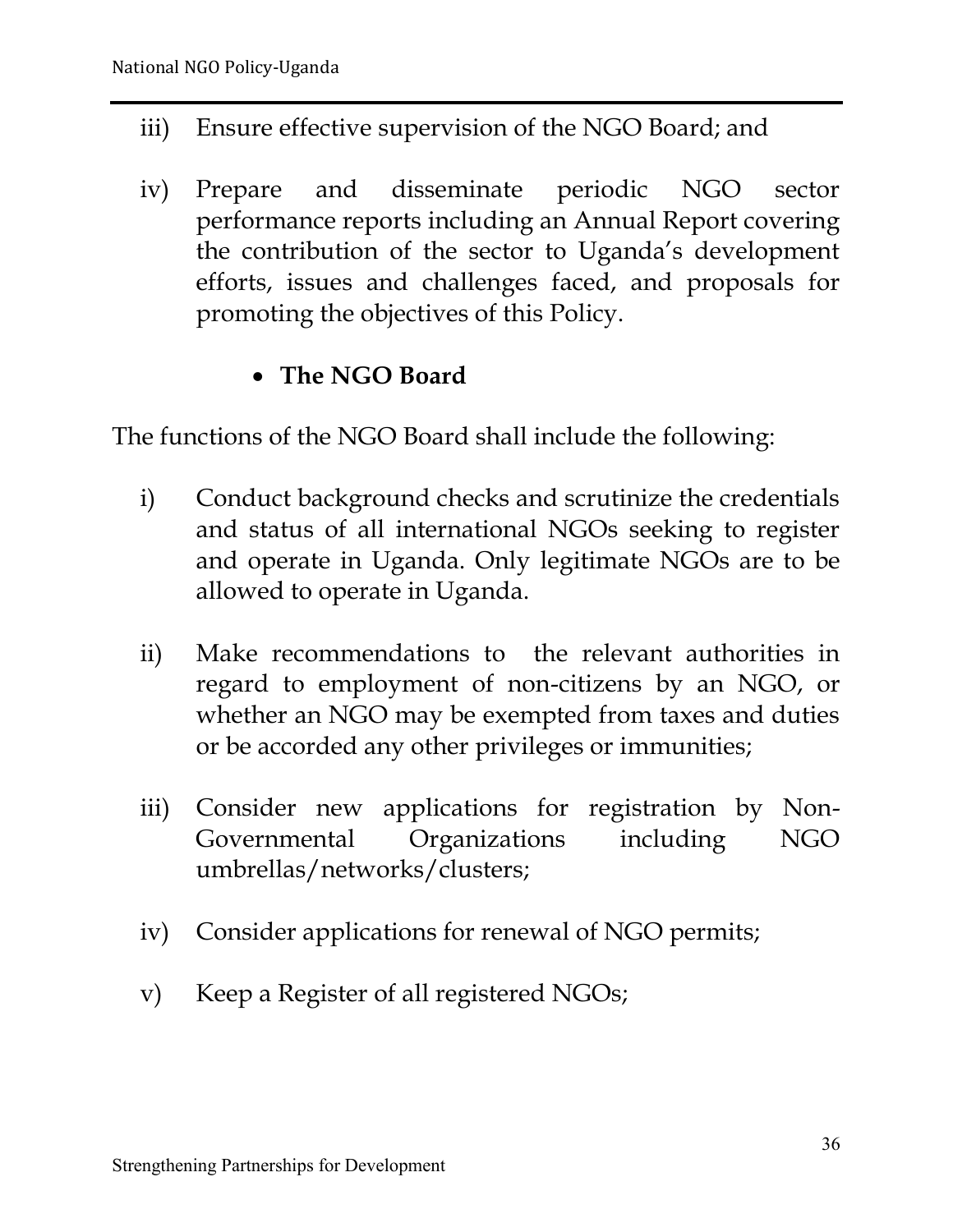- vi) Monitor compliance by all registered NGOs with the terms and conditions of their certificate of registration/incorporation , and their Constitution;
- vii) Provide appropriate guidelines for operationalization of the NGO Policy at line ministry and lower levels of district administration consistent with the principles of this and other policies;
- viii) In liaison with designated officers in line ministries and Local Government Authorities, monitor district relations with NGOs to ensure compliance with set guidelines;
- ix) Coordinate Government engagement with other NGO sector stakeholders including umbrella organizations to promote responsible and accountable conduct amongst NGO sector actors in the country;
- x) Coordinate Government engagement with other stakeholders, including development partners, in efforts to enhance capacity building and sustainability of the NGO sector;
- xi) Coordinate Government engagement with other stakeholders to establish a reliable database and information system on the NGO sector in Uganda;
- xii) Work closely with the sector lead Ministry, NGO umbrella organizations and other stakeholders to prepare, and disseminate widely, periodic official reports on the status, contribution and impact of the NGO sector to national development;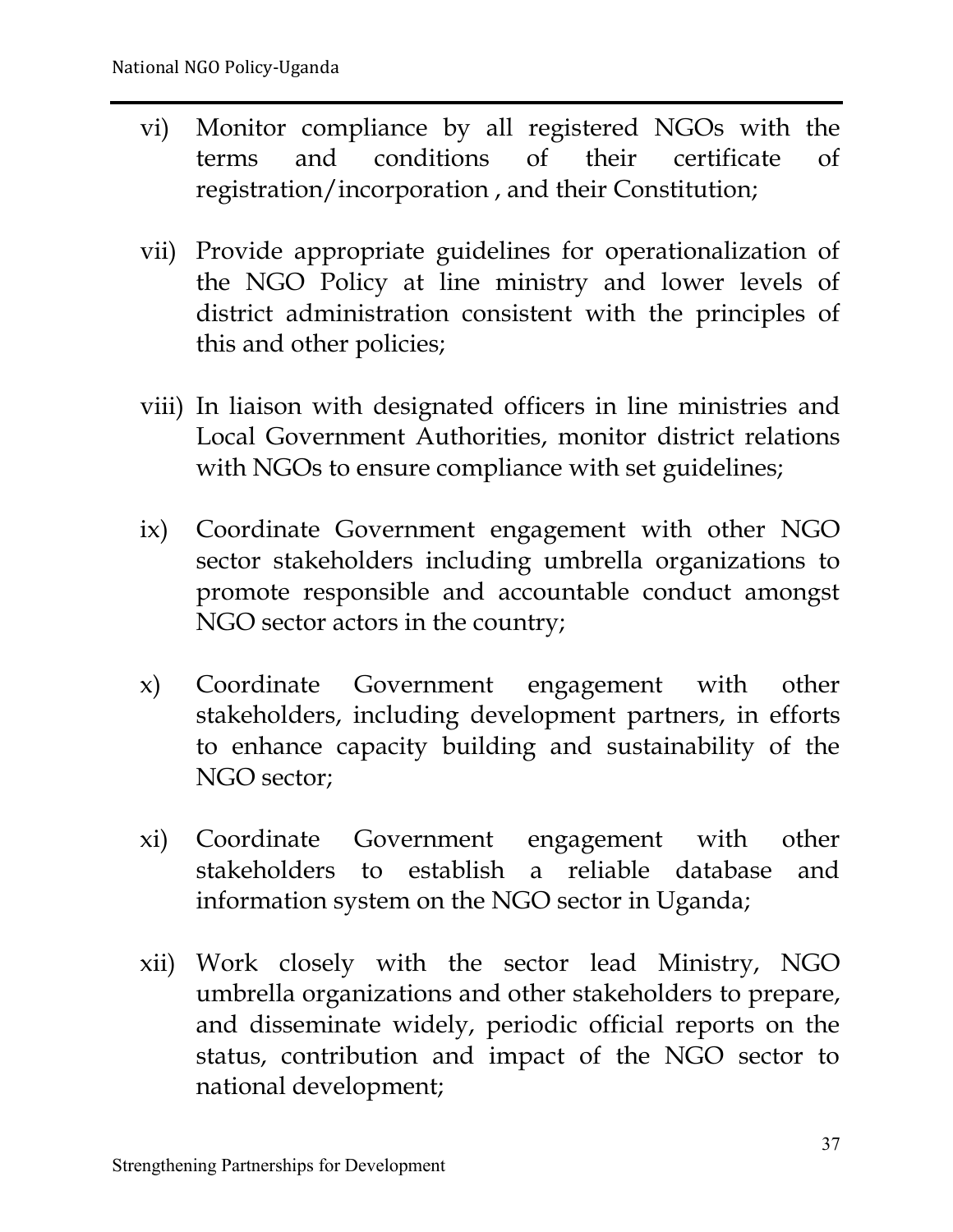xiii) Advise the Minister on the general policy relating to the operations of Organizations.

#### **Line Ministries, Departments and Agencies**

In general, the roles of relevant line Ministries, Departments and Agencies shall include the following:

- i) Strengthening integration of the contribution of the NGO sector in the programs coordinated by the line Ministry;
- ii) Ensuring that adequate co-operation and coordination is extended to NGO actors at national and local level to further the spirit of constructive partnership in service delivery for the benefit of communities;
- iii) Monitoring, evaluating and rendering an account of the contribution of the NGO sector to the achievement of the objectives of the sector for which the line Ministry is responsible, and
- iv) Designating an officer to be responsible for liaison with the NGO Board and other NGOs or coordination mechanism to facilitate implementation of the NGO Policy including information sharing on NGO activities.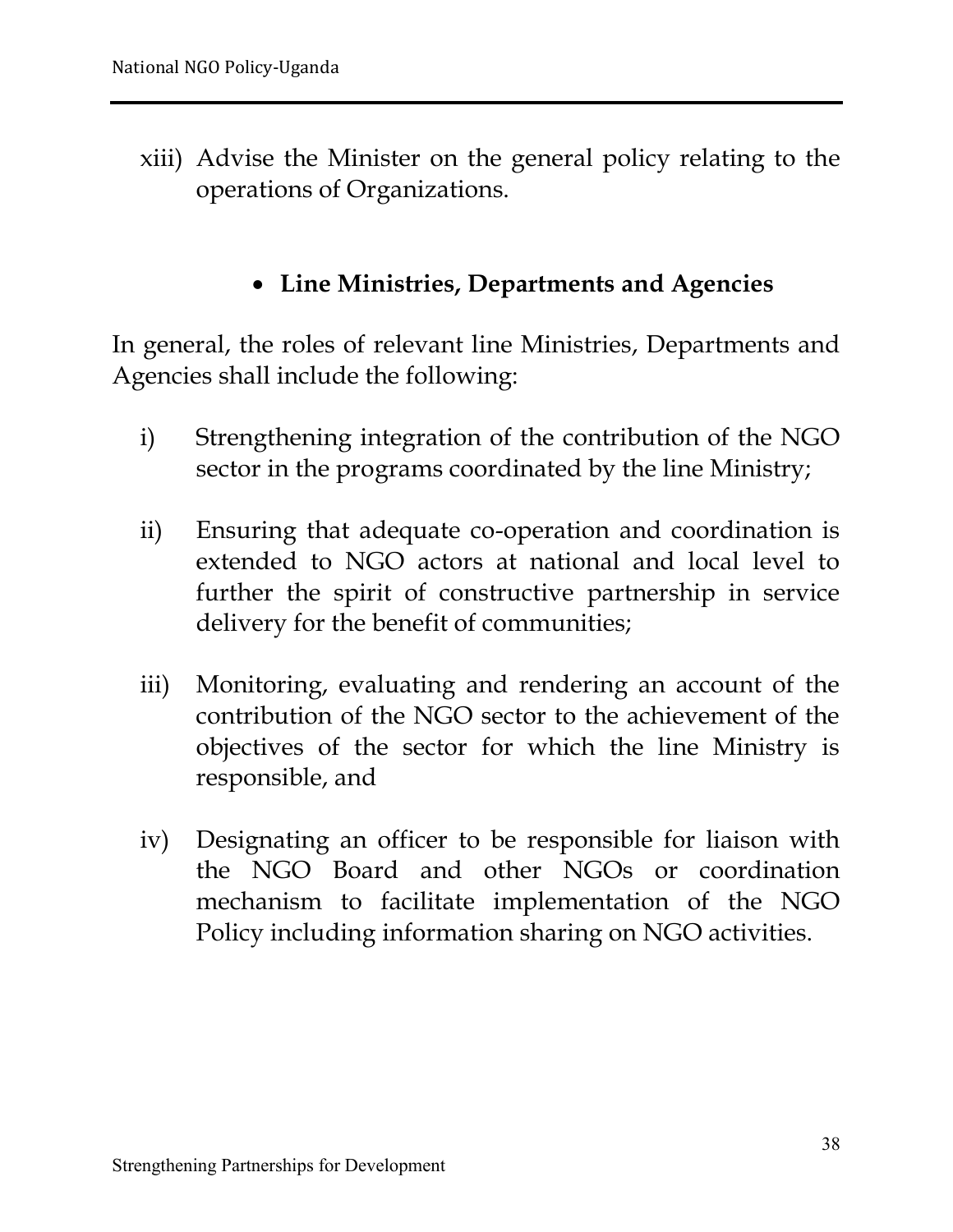# **CATEGORY 2: OTHER ACTORS**

# **NGO Umbrella Bodies**

The role and responsibilities of registered NGO umbrella organizations/ clusters/networks in the successful implementation of the NGO Policy include the following;

- i) Popularizing the NGO Policy amongst member organizations and promoting compliance therewith;
- ii) Providing leadership to their respective memberships in operationalization of self-regulatory mechanisms operationalization of self-regulatory mechanisms designed to institutionalize professionalism, ethics, integrity, transparency and accountability in the NGO sector in the country;
- iii) Collaboration with the sector Lead Ministry, the NGO Board and other actors in identifying and addressing emerging policy, regulatory and other pertinent issues with a view to enhancing the contribution of the NGO sector to human development;
- iv) Coordinating the participation of their members and NGOs in government policy processes of interest to them and documenting their experiences so as to assess NGO contributions to development.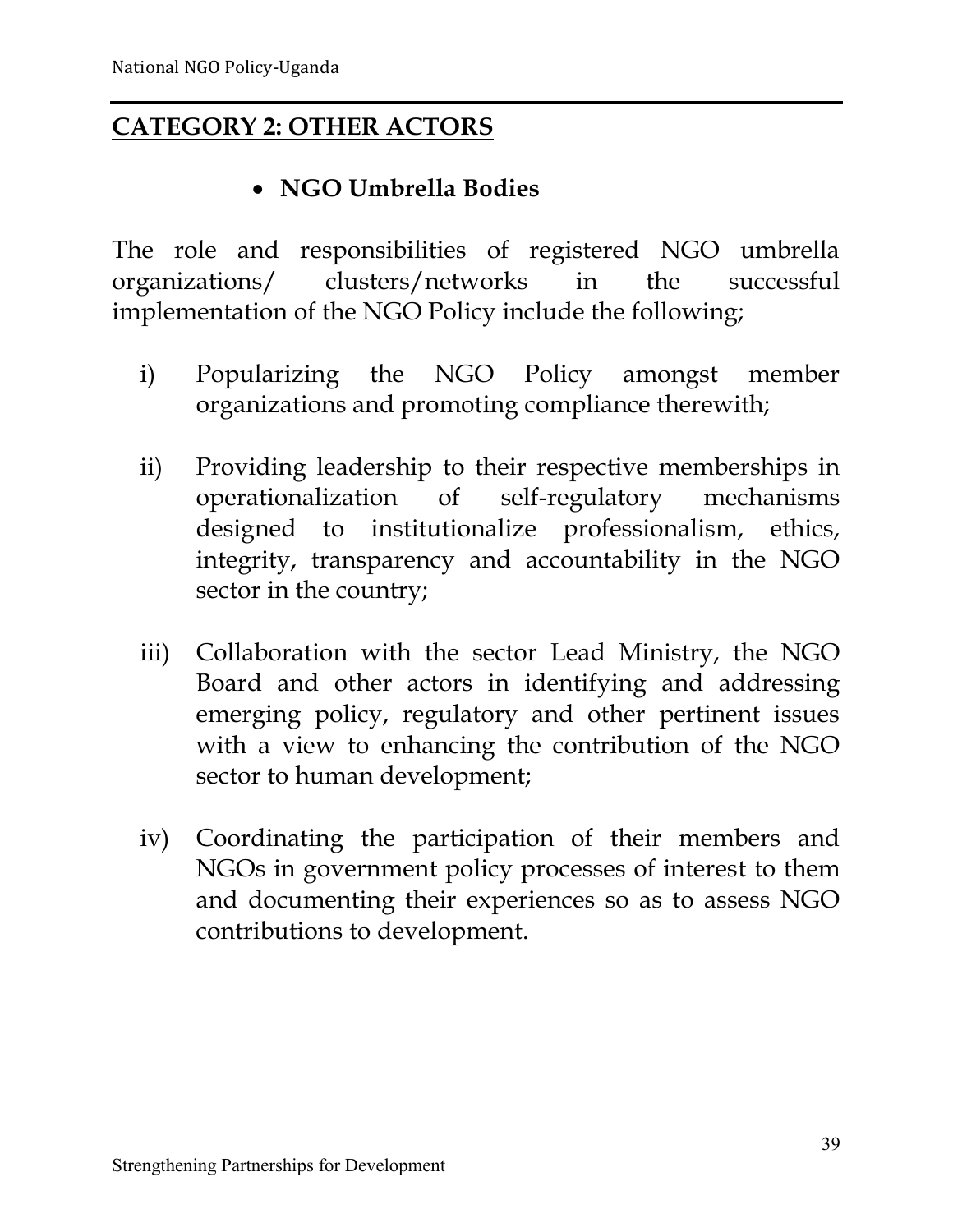# **Development Partners**

The Development Partner community plays a pivotal role in NGO sector development and activities in Uganda. Support of the Development Partners comes in the form of very substantial direct resource flows to NGOs as well as through 'co-opting' NGOs to work on various programs and projects funded by the Development Partners. In order to improve coordination of development assistance, partner organizations supporting or otherwise active in the NGO sector shall bear the following responsibilities;

- i) Internalizing and complying with the objectives and principles of the NGO Policy and relevant legislation;
- ii) Supporting such NGO sector partnership coordination mechanisms as may be duly established from time to time with a view to promoting the orderly development of the sector;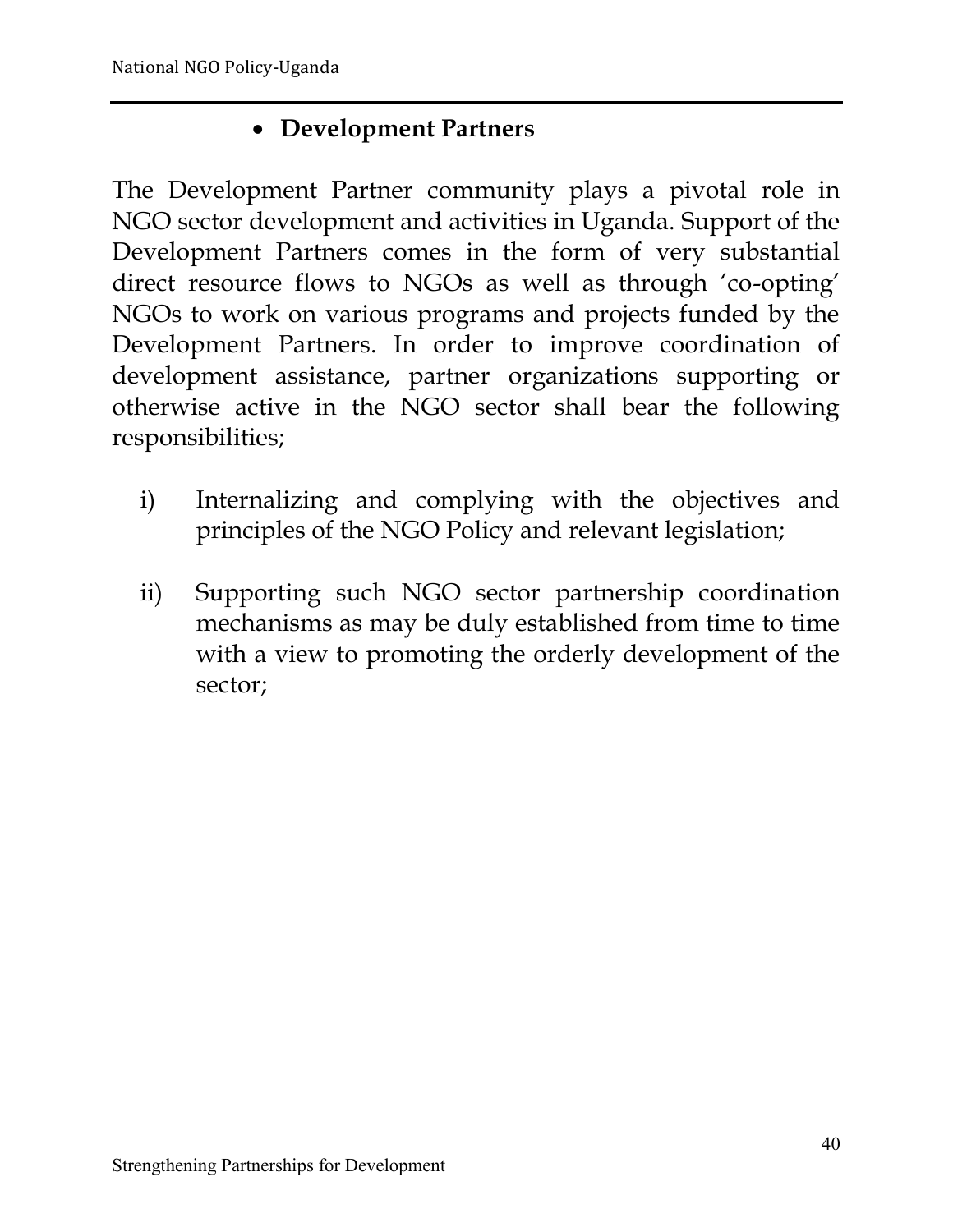# **Media**

The media is expected to play a vital role in the successful implementation of this Policy through carrying out the following:

- i) Disseminating and popularizing the Policy amongst stakeholders;
- ii) Providing wide publicity to success stories in the NGO sector in Uganda; and
- iii) Contributing to policy debate, review and improvements in NGO sector development in the country.

# **The Private Sector**

The Private sector, as a primary engine of Uganda's growth and development, is an important stakeholder and partner in the development of the NGO sector. Within the context of corporate social responsibility, the Private Sector is encouraged to extend innovative support to NGO sector development. This can take various forms including:

- i) Appreciating the complementary role of the NGO sector to the vision and mission of business enterprise;
- ii) Supporting the objectives and principles of the NGO Policy; and
- iii) Developing productive linkages with international, national and local NGOs aimed at improving the quality of life of communities.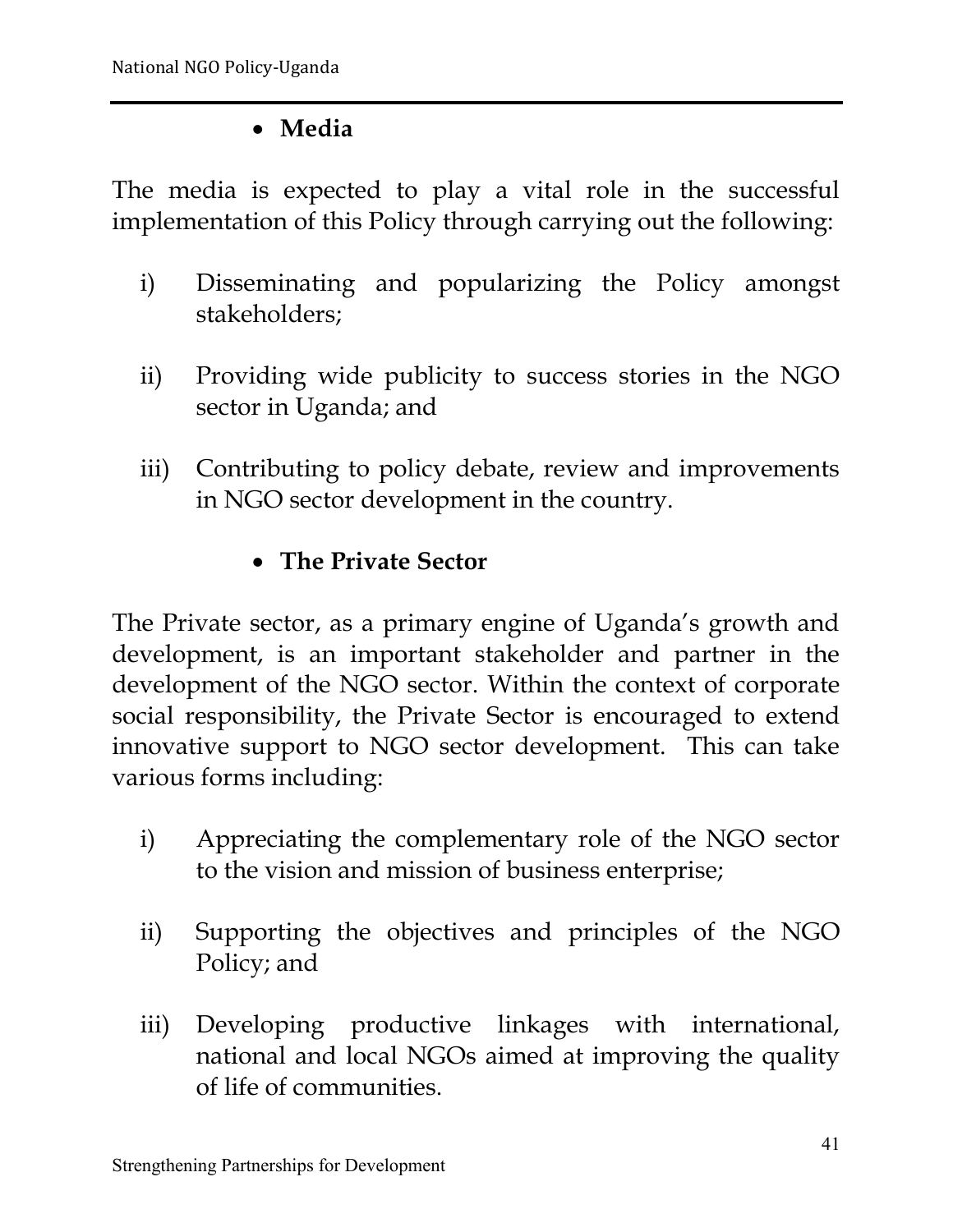#### **Research and Academic Institutions**

Research and academic institutions can contribute to successful implementation of the Policy through:

- i) Undertaking operational research in NGO sector policy management and development impact, and widely disseminating the findings thereof;
- ii) Participation in the implementation and evaluation of programs related to the NGO sector;
- iii) Participation in policy debates intended to improve the policy environment for NGO sector development.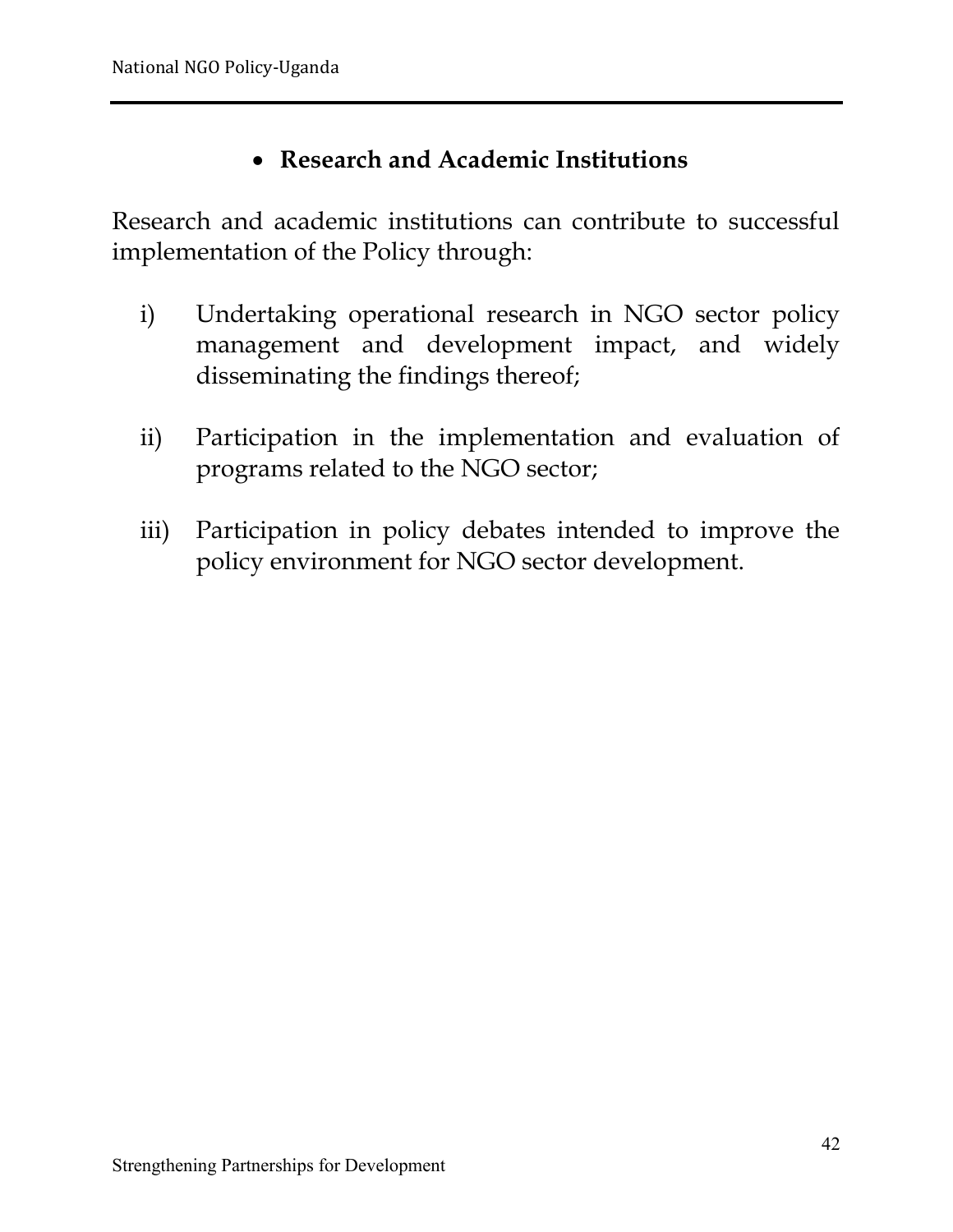# **ANNEX II: ROLE AND RESPONSIBILITIES OF ACTORS AT DISTRICT AND LOWER LEVELS**

The expected broad roles and responsibilities of Actors at district and lower levels are outlined below:

#### CATEGORY 1: DISTRICT LEADERSHIP

# **District Council**

The District Executive Committee of the Local Government Council shall perform the following functions:

- i) Ensuring that effective measures are put in place to carry out the Committee's statutory mandate for monitoring and coordinating the activities of the NGOs and CBOs in the district, in liaison with the NGO Board;
- ii) Supporting the DTPC to coordinate its planning function in an inclusive manner with the NGO actors in the district;
- iii) Mobilization of Communities to empower them to partner productively with NGOs and CBOs for their development

Local Government Authorities are expected to sign a Memorandum of Understanding (MOU), as may be appropriate, with the NGO partners to guide management of programs or projects jointly implemented with the NGOs/ CBOs.

# **District Technical Planning Committee**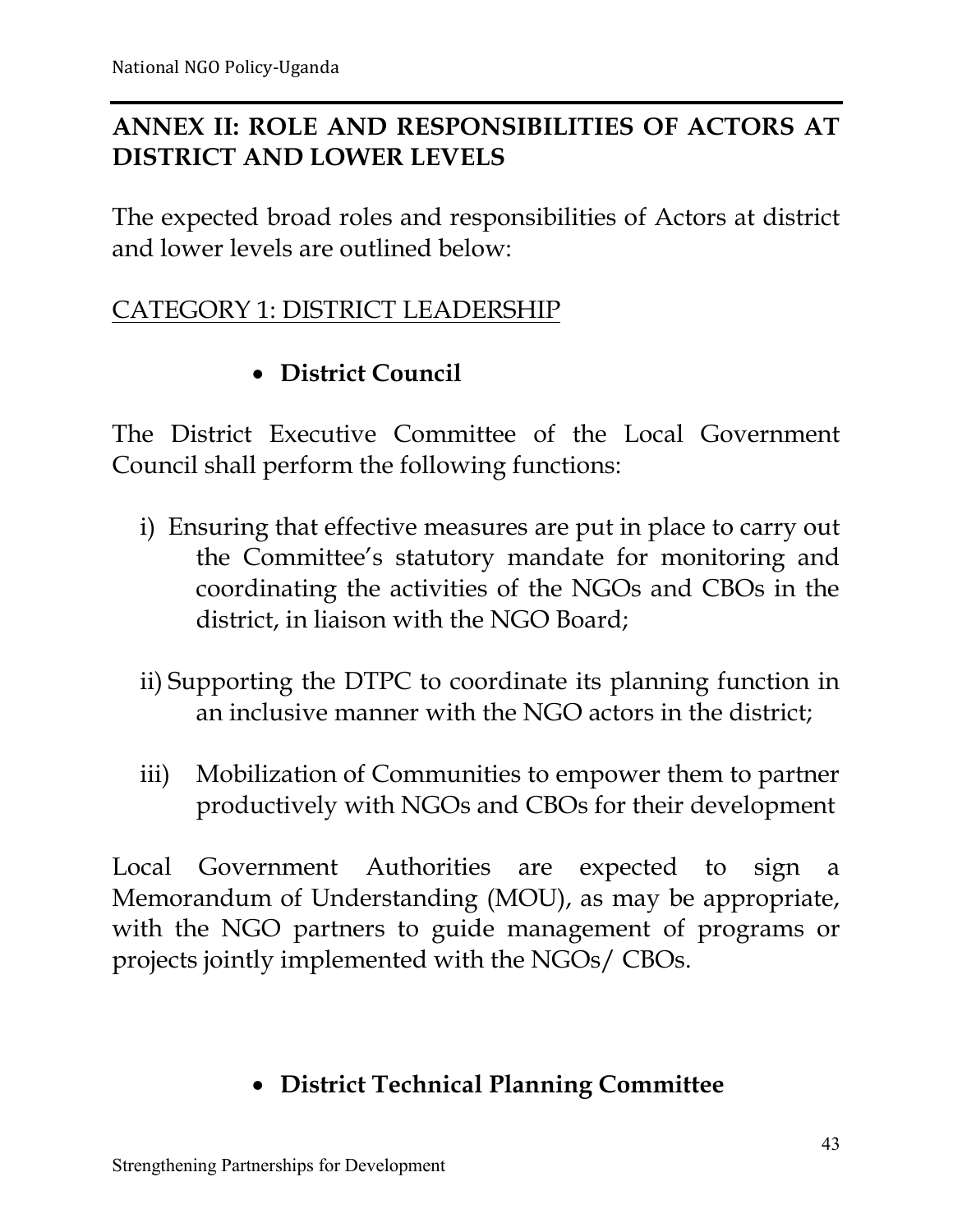The DTPC shall perform the following functions:

- i) Put in place guidelines and procedures to enable the participation of the NGO actors in preparation of comprehensive and integrated district development plans incorporating plans of lower local councils and their implementation.
- ii) Ensure effective participation of development-oriented NGOs in sub county planning and program monitoring and review meetings within the framework of the District Development Plans;
- iii) Liaising closely with the NGO Board and NGO actors to improve the flow of information, quality assurance, integrity and accountability of NGO sector actors in the district.
	- **The Resident District Commissioner (RDC)**

The RDC shall perform the following functions:

- i) Facilitate the activities of the NGO Board in the areas of NGO registration and deregistration of NGOs and CBOs according to guidelines provided by the NGO Board.
- ii) Monitor the activities of the NGO sector within the district and ensure compliance with the approved NGO Policy, regulations and procedures, the constitutions of the NGOs/ CBOs as well as the framework of the district and country's overall development policies and bye-laws;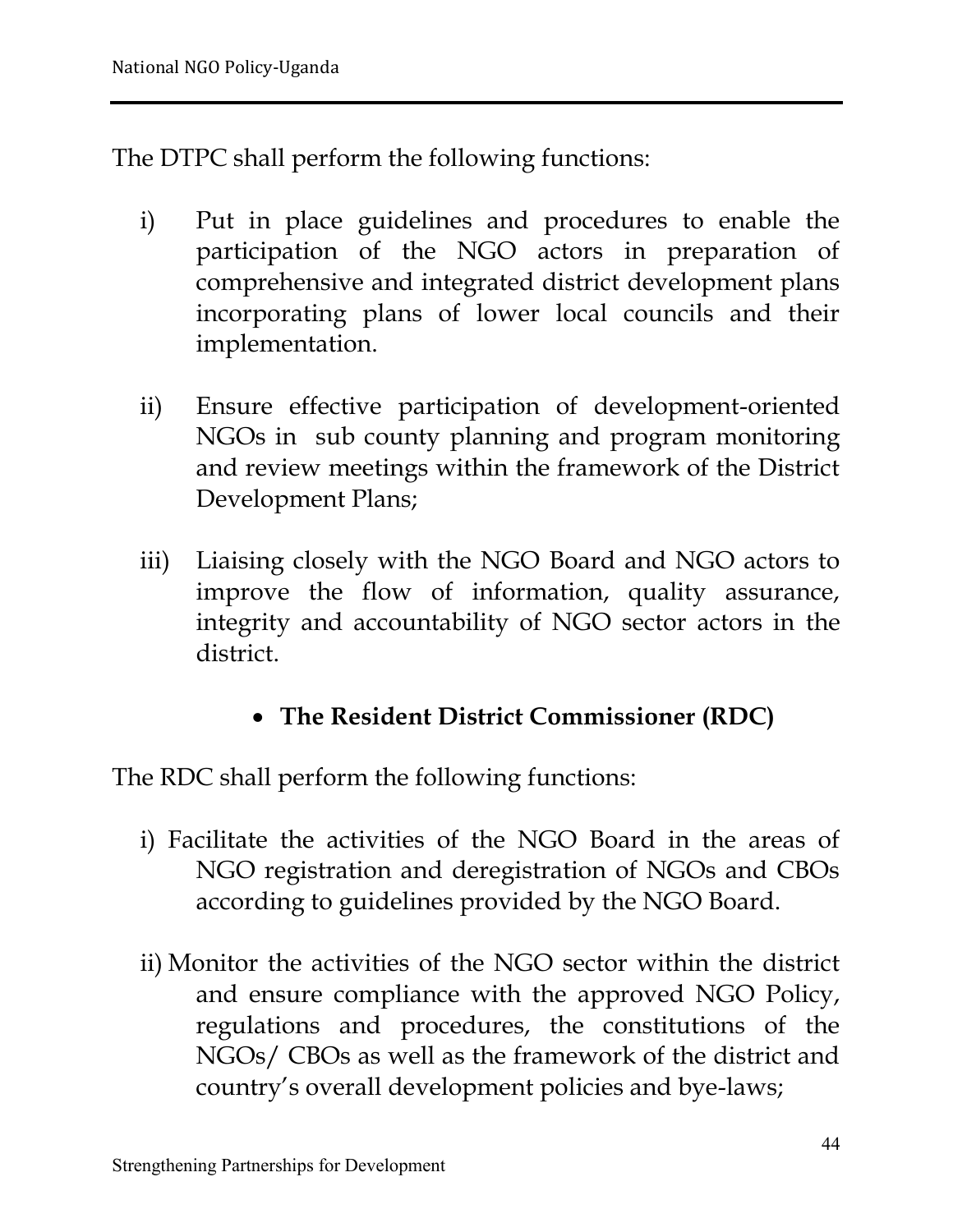- iii) Liaising with the District Council to ensure that registered NGO and CBO actors enjoy the political and legal space within which to undertake legitimate activities that advance the process and impact of development of the people of the district;
- iv) Provide information to the NGO Board on the activities of the NGO sector within the district based on guidelines issued by the Board.

# **District NGO Monitoring Committee:**

The functions of the District NGO Monitoring Committee include: -

- i) Registration of CBOs;
- ii) Recommending NGOs to the National NGO Board;
- iii) Advising RDC on matters of NGOs including registration and monitoring;
- iv) Reporting on sector performance of NGOs;
- v) Monitoring and provide information on the activities of the Ngo sector in the District;
- vi) Reporting to the National NGO Board on matters of the NGO sector.

# **Sub-county NGO monitoring Committee**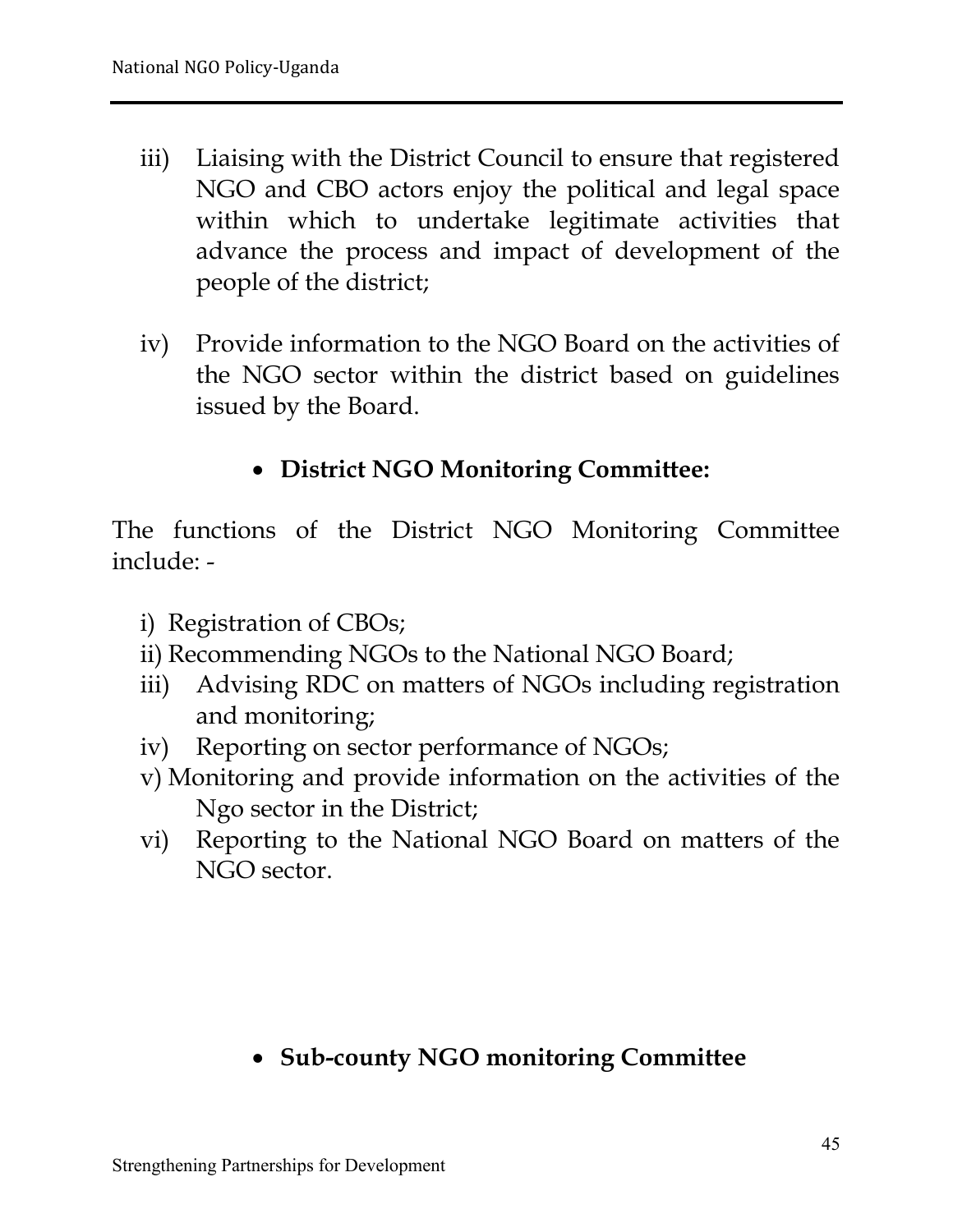The functions of the Sub-county NGO Monitoring Committee include: -

- i) Recommending CBOs to the District NGO Monitoring **Committee**
- ii) Advising the DNMC on matters of NGOs and CBOs;
- iii) Providing the CBO community in the sub county with guidelines to enable the CBOs to participate effectively and in a coordinated manner in implementation, monitoring and evaluation of any joint programs undertaken;
- iv) Monitoring and providing information on the activities of the sector in the sub county;
- v) Reporting to the DNMC on matters of the NGO sector.

#### CATEGORY 2: NGOS AND CBOS

#### **Individual NGOs and District Umbrella Organizations**

The function and responsibilities of NGOs at district and lower level include:

- i) Internalizing and complying with the principles and provisions of the Policy as well as the relevant provisions for registration;
- ii) For organizations engaged in development activities, share their program activity plans and budgets with the relevant line Ministry or District Authorities for purposes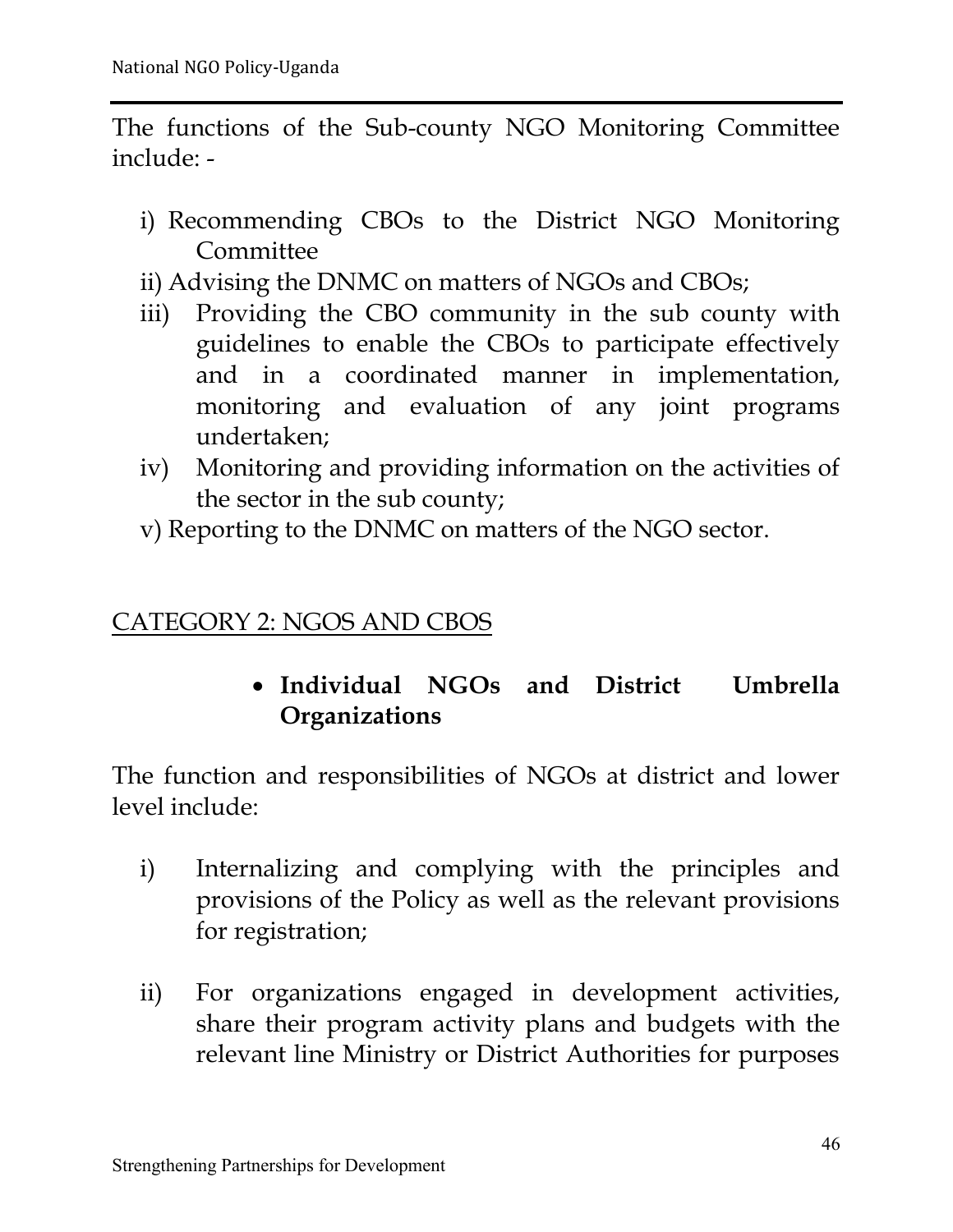of harmonizing such program activities into the broader sectoral or area development plans;

- iii) Signing a Memorandum of Understanding (MOU), as may be appropriate, with the responsible line Ministry, for those NGOs operating at national level, or the Local District Government with respect to programs or projects jointly implemented by the sector Ministry or District Local Government;
- iv) Conducting themselves in a responsible and accountable manner consistent with their establishing constitution, generally accepted best practices in the NGO sector as well as the laws of Uganda;

#### CATEGORY 3: THE COMMUNITY

#### **Community Leaders**

Community leaders enjoy the trust and confidence of the people they lead and are, therefore, key to the successful implementation of the NGO Policy.

They are expected to undertake the following functions:

- i) Mobilize communities to actively engage with NGOs in initiatives that improve service delivery and civic empowerment;
- ii) Participate in grass root level audit of the contribution of NGOs to community development;